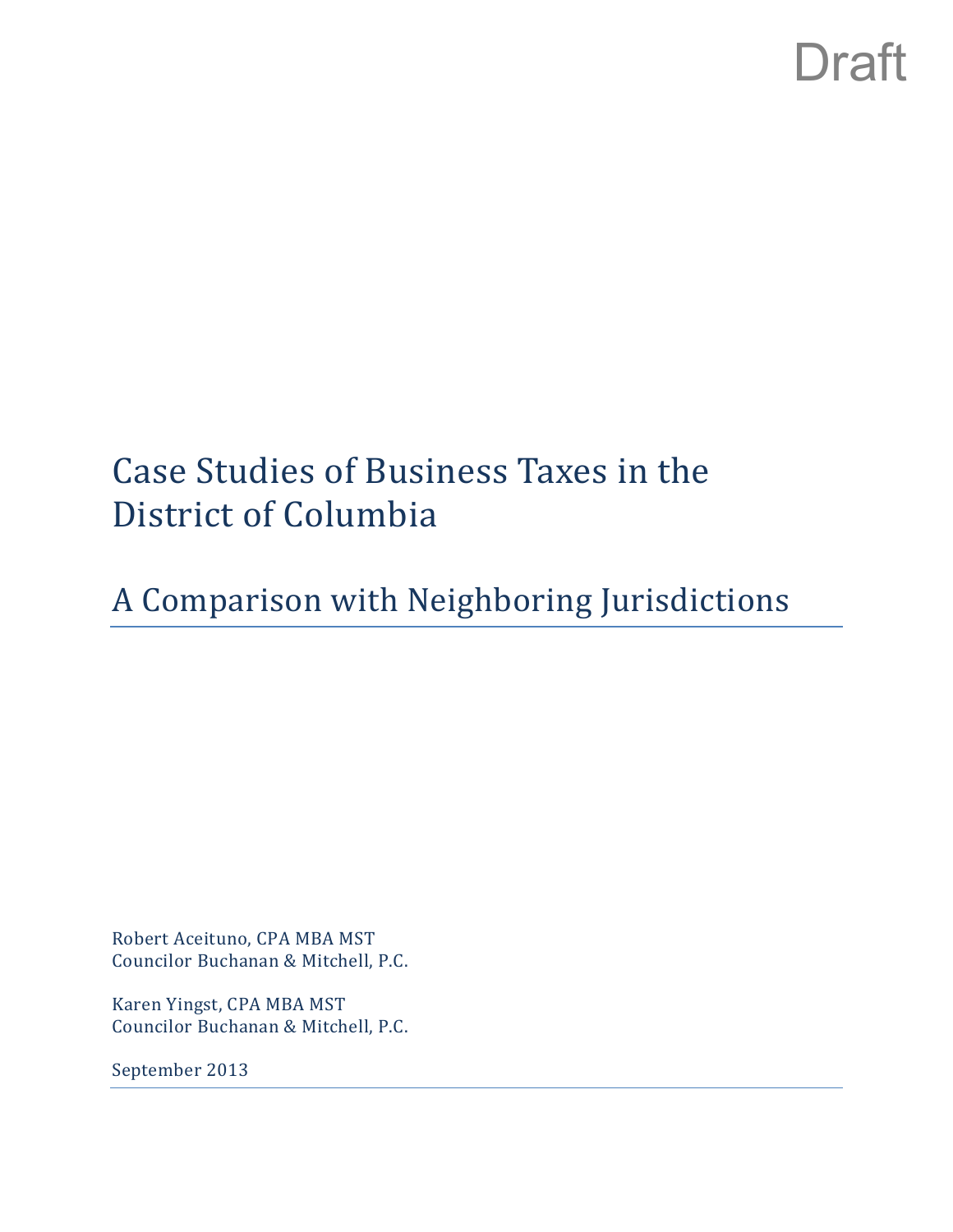## **Table of Contents**

| <b>Business Tax Environment</b>                                                                                                                                                                                                |  |
|--------------------------------------------------------------------------------------------------------------------------------------------------------------------------------------------------------------------------------|--|
|                                                                                                                                                                                                                                |  |
|                                                                                                                                                                                                                                |  |
|                                                                                                                                                                                                                                |  |
|                                                                                                                                                                                                                                |  |
| <b>Case Studies</b>                                                                                                                                                                                                            |  |
| Methodology and the contract of the contract of the contract of the contract of the contract of the contract of the contract of the contract of the contract of the contract of the contract of the contract of the contract o |  |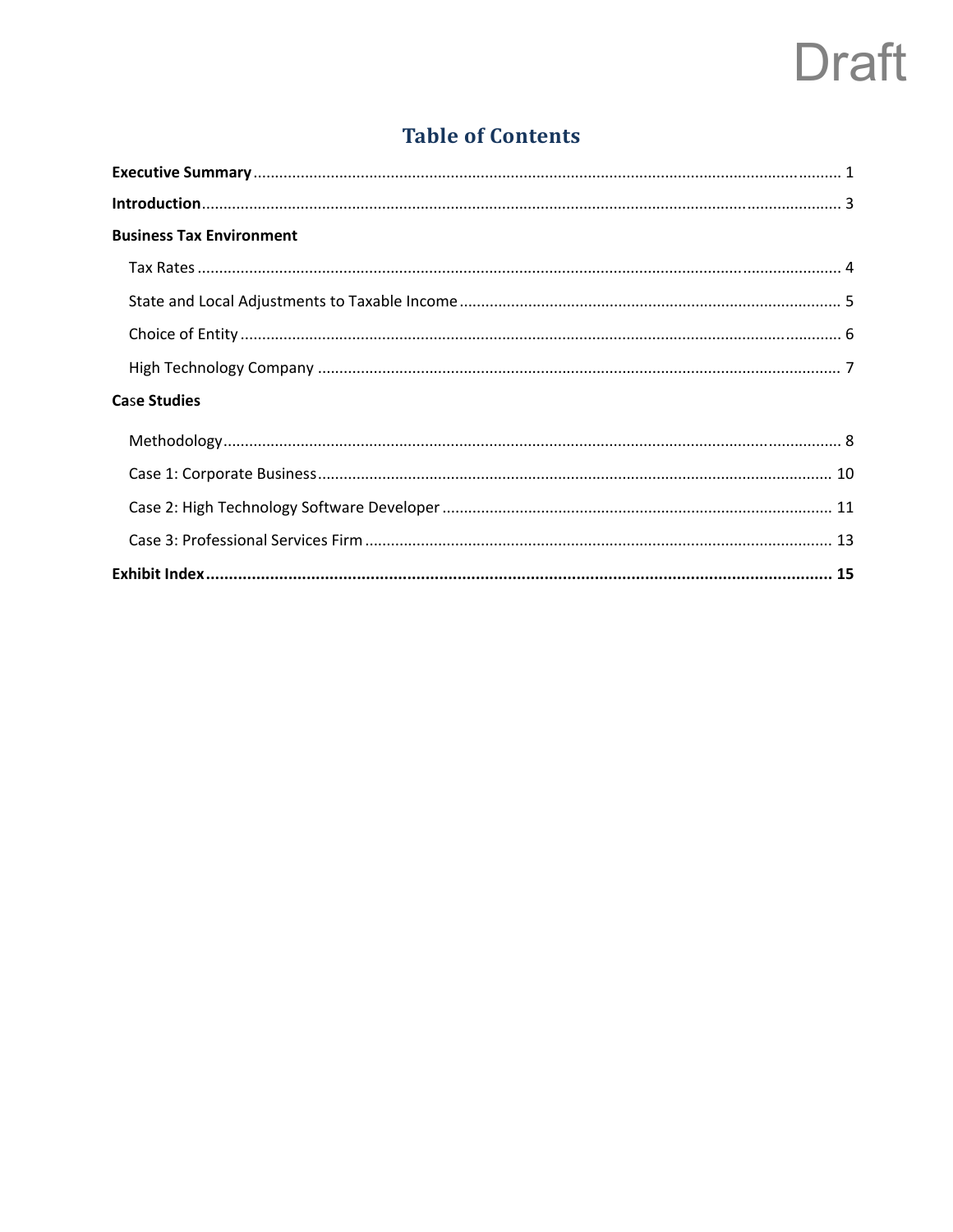## **EXECUTIVE SUMMARY**

Taxes are not the only issue a company considers when making business location decisions. Businesses are not motivated by tax factors alone and may decide to move into a higher tax jurisdiction provided there is an overall increase in profits, or other business reasons, that justify the higher tax burden.

Businesses have multiple options available in the DC metropolitan area for selecting a business location. The proximity of Maryland and Virginia and availability of public transportation make alternatives to locating in the District of Columbia (the "District") viable.

This study shows that the tax burden in the District for C‐corporations is not significantly different from its Maryland and Virginia neighbors. The case studies compared the tax burden on three different types of entities operating in six different jurisdictions in order to assess the tax consequences affecting each. In some cases, District was more competitive than its neighbors because of special tax incentives for qualified high technology companies. Incorporated Qualified High Technology Companies certified on and after January 1, 2012 will benefit from paying no DC franchise tax for 5 years, starting the year the company has taxable income. Thereafter, they will continue to benefit with a reduced franchise tax rate of 6%. Fairfax County, Virginia is also reaching out to high technology companies by exempting software development revenue from the gross receipts tax. Unincorporated Qualified High Technology Companies are exempt from the business franchise tax.

In addition, even though DC income tax rates are the highest in the area, the gross receipts tax in Virginia in some situations eliminated the tax savings of the Commonwealth's 6% income tax rate, which is lower than Maryland's 8.25% and DC's 9.975% rate. (Maryland's gross receipts tax is limited and not generally applicable to most businesses in the state.)

The District's reputation as a high tax jurisdiction may be fueled in part by its almost 10% business franchise tax rate, the complex rules involving the District's taxation of pass-through entities under the unincorporated business franchise tax ("UBFT"), and taxation of S‐corporations as regular C‐ corporations. The UBFT does have exemptions. The most widely used exemption is for unincorporated personal service businesses meeting the 80% service requirement, which can allow attorneys, architects, accountants, and other non‐corporate service providers to be immune from the tax.

For Virginia residents, the District's franchise tax on pass-through entities is especially onerous. Virginia courts have ruled that the District's franchise tax is illegal and consequently not eligible for credit on the Virginia resident's state income tax return. This court ruling has literally created a double tax on unincorporated business income for Virginia residents conducting business in the District.

As the case study on the software development company illustrates, locating a business in a jurisdiction is as much about the cost of real estate as it is about the tax burden associated with the location. In this case, the cost of office space rent exceeded the tax burden in the District, Arlington County, and the City of Alexandria, reflecting the higher office space costs in these areas. The high office rents in the District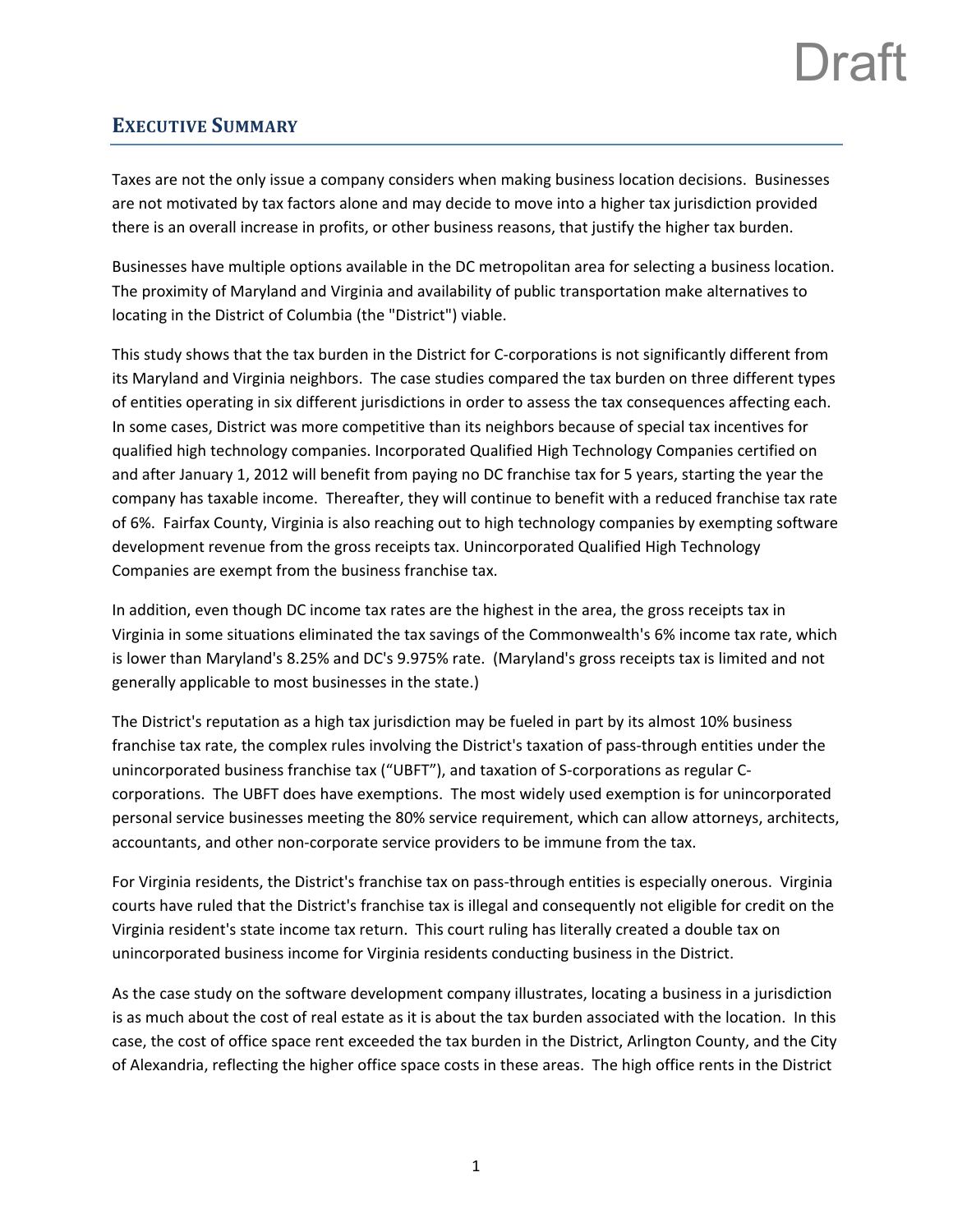### *EXECUTIVE SUMMARY (Continued)*

are driven in part by real estate values, as is usually the case in centralized business areas of major metropolitan areas, in addition to property tax rates.

Suggestions for the District include continued marketing efforts to make businesses more aware of the true tax costs of the District compared with its neighbors. In our experience, businesses are aware of the Ballpark Fee and view it as an example of additional taxes to be avoided by staying clear of the District, but are not aware that the tax does not apply to businesses with gross receipts below \$5 million and that its maximum annual tax is limited to \$16,500. Yet Virginia's gross receipts tax, which can be significant for some businesses, does not seem to create the same level of criticism or concern.

The District should also consider lowering the business franchise tax rate to be more in line with Maryland and Virginia. The reductions may help the District create a more business friendly image and send a strong message of DC's commitment for business development.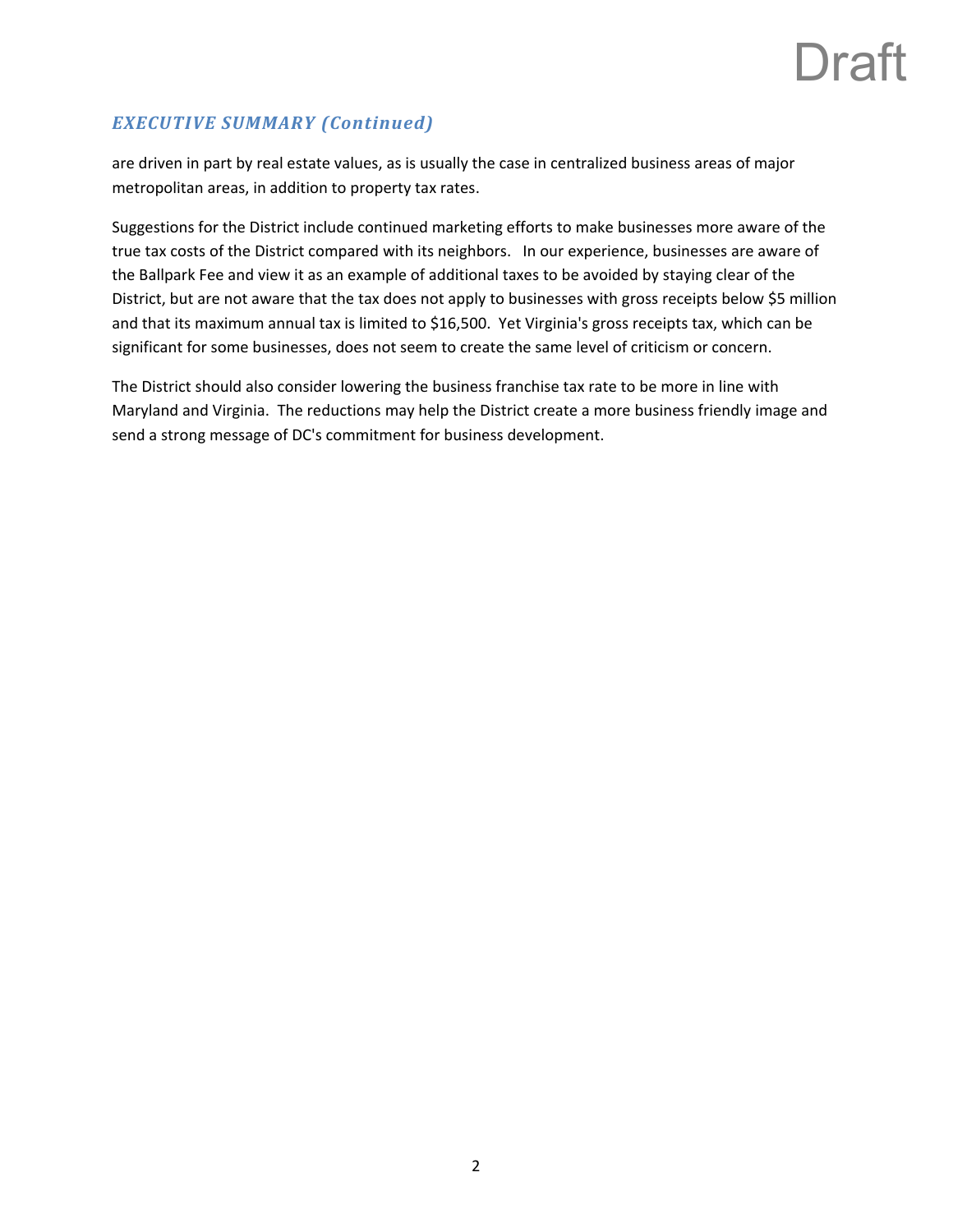### **INTRODUCTION**

With all the discussion in political circles and among taxpayer advocacy groups about income tax rates, it would be easy to assume that one way to attract businesses into the District would be to simply reduce tax rates. After all, most would agree that one of the principal goals, if not responsibility, of management is to maximize profits and what better way than to lower the tax expense of a business.

However, rates are only part of a complex tax system. The tax burden on business is affected by a series of tax incentives and credits intended to modify, or at least influence, management's decisions in order to obtain a better outcome for all stakeholders. Local and state governments give tax breaks to certain sectors of the business community adding to exceptions that exist throughout tax codes and in doing so increase its complexity. Comingled with tax rates and incentives are political and social concerns as government, charged with the responsibility for its citizens, legislates tax provisions intended to address problems faced by state and local communities. All this creates a complex tax system that is harder to administer and increases the cost of compliance for taxpayers.

This report summarizes the major taxes affecting businesses in the District and compares its tax structure with those of its major competitors in attracting businesses, i.e. Suburban Maryland and Northern Virginia. The goal of this report is to analyze the total state and local tax cost of locating a business in each jurisdiction and to analyze how competitive the District is with its neighbors in attracting new business investment.

In order to quantify the total cost of state and local taxes on business, three case studies are presented comparing total tax costs in each jurisdiction, with the hope that our observations will help the District increase its competitive edge. Case studies are presented for different industries: a corporate business, a software developer, and a professional services firm, so that special tax assessments and incentives are considered.

Any discussion on tax policy provokes an emotional response among affected stakeholders as each one has personal beliefs on how public resources should be allocated. Our goal in this study is to objectively analyze the tax cost of doing business in our community with the hope that the District's leadership can make better‐informed decisions that will promote business expansion and improve the lives of its residents.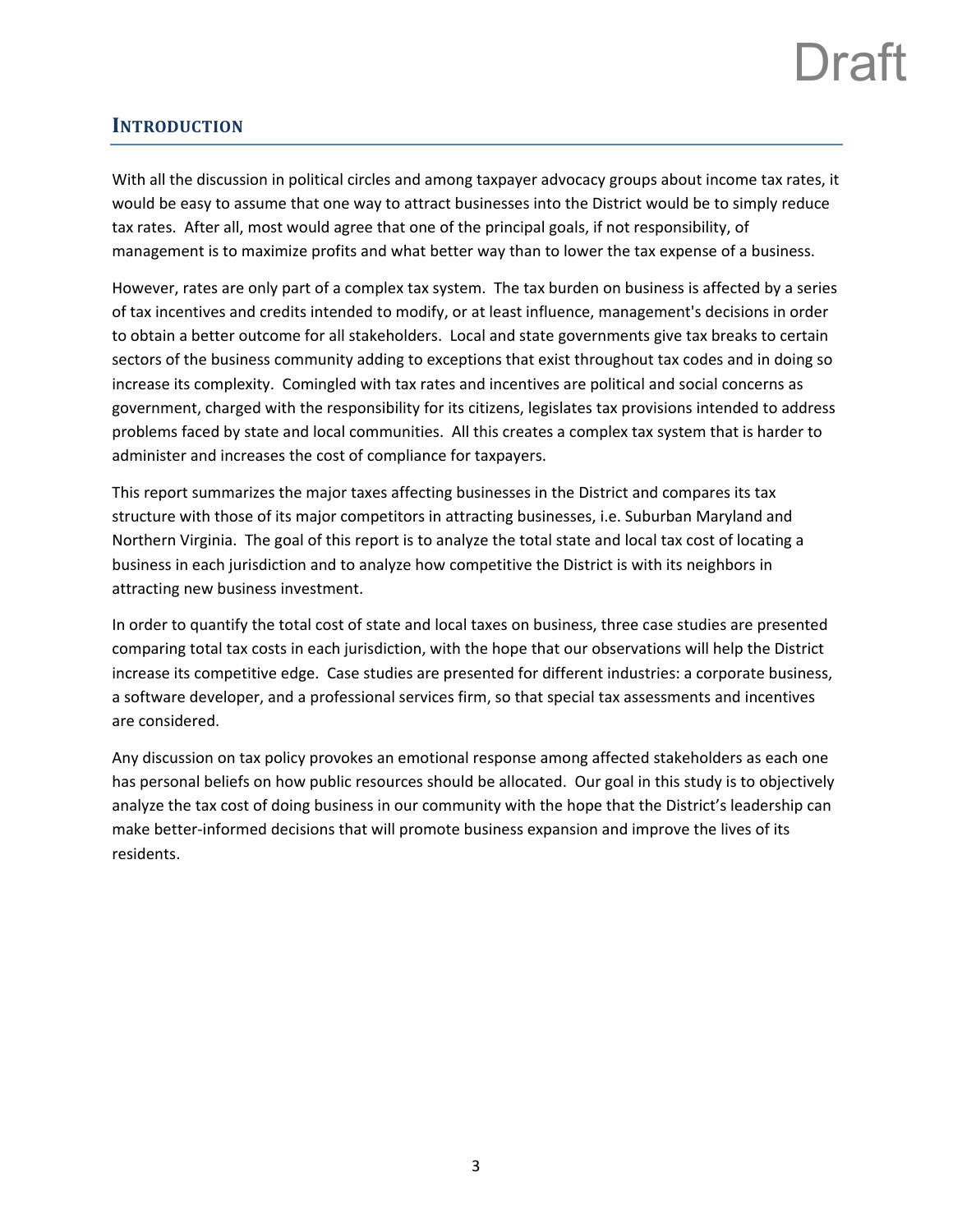## Ira

### **BUSINESS TAX ENVIRONMENT**

### *TAX RATES*

The District's corporate income tax rate, referred to as a franchise tax, of 9.975% is greater than Maryland's 8.25% and Virginia's 6.00%. All three jurisdictions apply the corporate tax rate as a flat rate. Only the District has a minimum tax of \$250 or \$1,000, depending on the business gross receipts.

As discussed later under choice of entity, the District, unlike other jurisdictions, taxes businesses organized as pass‐through entities, such as S‐corporations, limited liability companies, and partnerships as corporations. With a few modifications, the District taxes the income of unincorporated businesses with gross income greater than \$12,000 at a flat tax rate of 9.975%. Virginia and Maryland have no similar tax on pass‐through entities, but instead require the owners of the business to include the business income in their personal tax returns. Virginia and Maryland's method allows taxpayers to take advantage of personal deductions and exemptions, and personal graduated tax rates not available to DC business owners who live outside the District.

Real property tax rates for commercial properties in the District are \$1.65 per \$100 of assessed value for properties assessed below \$3 million and \$1.85 for other commercial properties. The District's commercial real property taxes, which are a function of real property values and tax rates, are among the highest in the nation and the main source of tax revenue for the District.

Unemployment compensation taxes are assessed on employers based on employee wages. The District taxes employers on the first \$9,000 of wages per employee at tax rates ranging from 0.1% to 7.4% depending on the history of claims awarded to former employees. For Virginia, the first \$8,000 of an employee's annual wages is taxed from 0.1% to 6.2%, while Maryland's first \$8,500 of an employee's wages is taxed from 0.3% to 13.5%. A business paying the maximum rate would pay annually, per employee, \$666 in the District, \$1,148 in Maryland, and \$496 in Virginia.

Many states and local jurisdictions have a gross receipts tax. The District imposes an annual Ballpark Fee, ranging from \$5,500 to \$16,500, for businesses with gross receipts over \$5 million. Virginia's Business, Professional, and Occupational License tax ("BPOL") is assessed, at the discretion of the local county, on gross receipts, at varying tax rates depending on the type of industry and the location of the business. The counties in Virginia may also exempt gross receipts for certain types of business activity. For example, Fairfax County exempts gross receipts of software developers, computer hardware and software sales to the federal government, gross receipts received from sales taxed outside the Commonwealth, and certain tax‐exempt organizations from the BPOL gross receipts tax. Maryland's gross receipts tax is limited to heavy equipment rental companies and certain utilities.

Green initiatives continue to expand nationwide, and the District is no exception. The District has increased sewer charges for commercial and residential properties with impervious surfaces such as parking lots, driveways, rooftops, etc. The additional sewer charge is based on the square footage area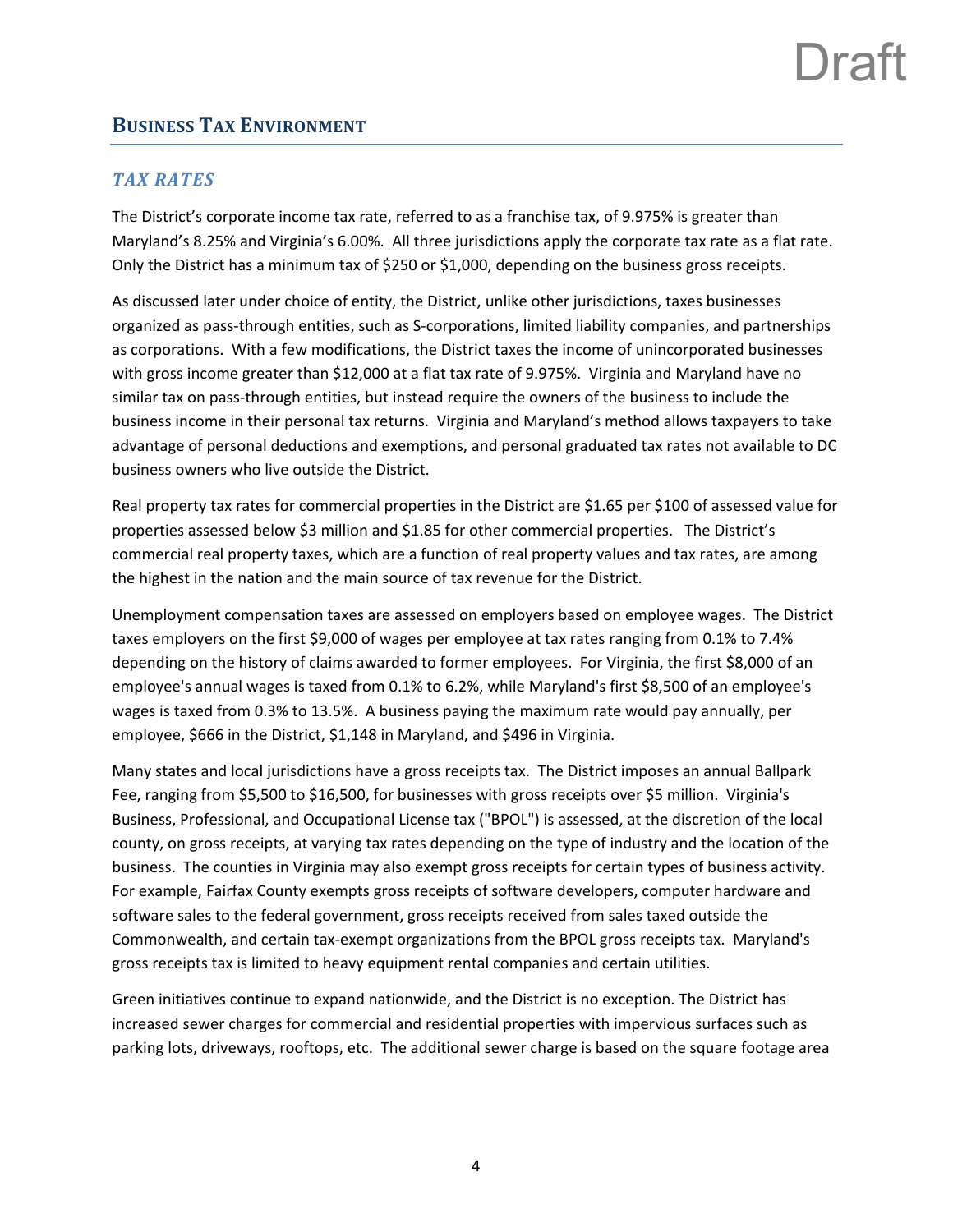## Ira<sup>'</sup>

### *TAX RATES (Continued)*

on property deemed to be impenetrable and therefore contributing more to storm water runoff. The rate of \$9.57 per equivalent residential unit or ERU applies to both residential and commercial properties. The District will reduce the rate for the property in which the owner has installed rain barrels, rain gardens, and other storm water management features. The District is also in the process of implementing green credits for property owners who create water containment areas or retention ponds.

See Exhibit 9 for a table of tax rates for the six jurisdictions represented in the case studies.

### *STATE AND LOCAL ADJUSTMENTS TO TAXABLE INCOME*

State and local governments generally adopt and follow the federal rules for calculating taxable income. The Internal Revenue Service rules and regulations determine when and if revenue and expenses are included in the measurement of federal taxable income. The District, Maryland, and Virginia, use federal taxable income as the starting point in determining the taxable income of businesses in their jurisdictions, but can also make adjustments to the federal taxable income to determine the amount of business income subject to state and local taxes.

A common adjustment is made for depreciation deductions. To encourage spending on capital expenditures, Congress changed the tax law to allow generous depreciation deductions and expensing elections in the year the property is purchased. In response, the District and most states, including Maryland and Virginia, have adopted their own methods of calculating allowable depreciation deductions.

Other federal and state adjustments cause permanent differences, usually because a business expense is deductible by IRS rules, but denied on state and local tax returns.

In the case studies presented in this report, only permanent differences that exist between the District, Maryland, and Virginia, and the federal rules are considered. While temporary timing differences may cause a business to have more or less taxable income in any one year, in the long run these deductions do not create a permanent difference in the amount of income subject to state and federal taxation.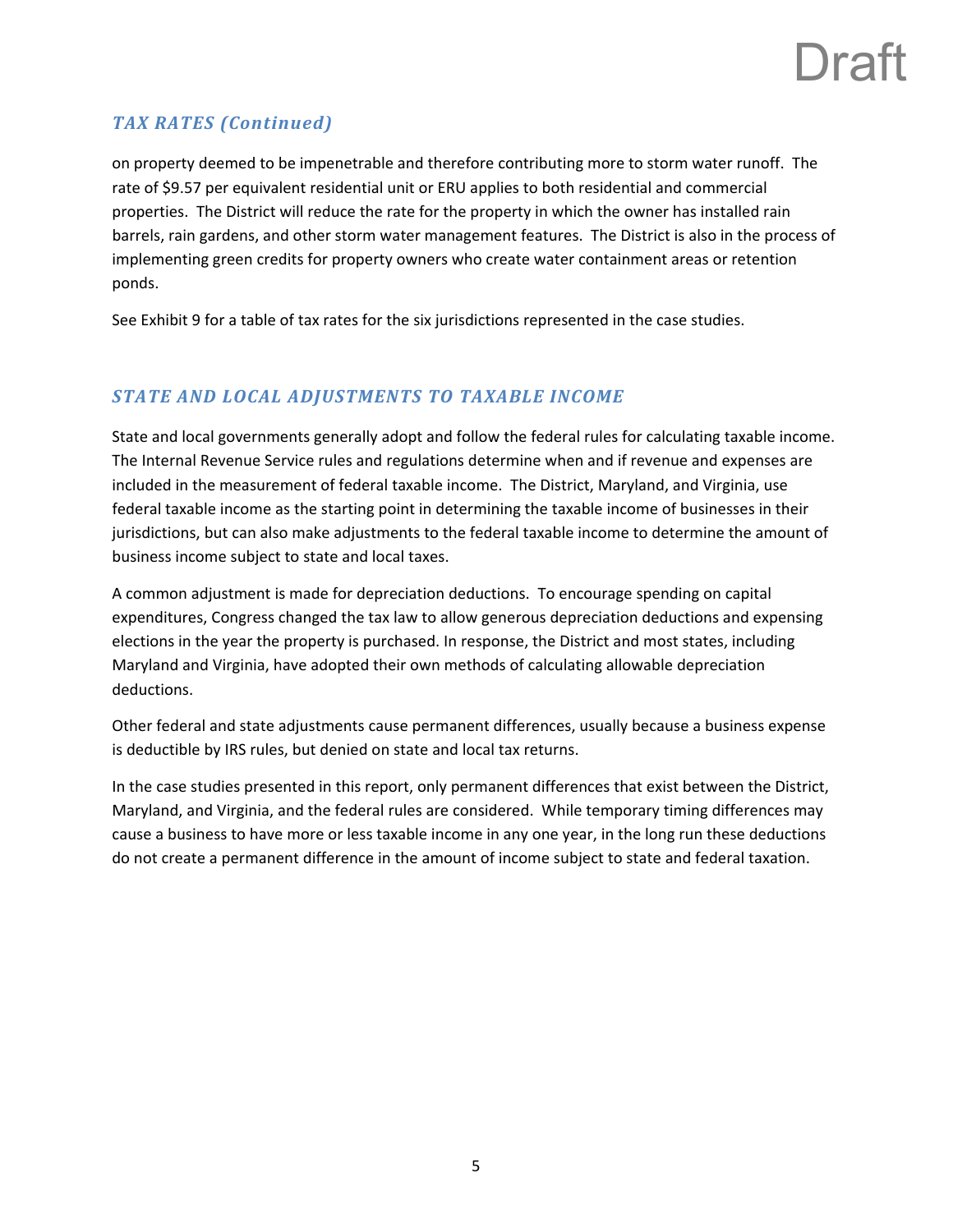## Ira<sup>r</sup>

### *CHOICE OF ENTITY*

The federal government does not tax the income of pass-through entities and thereby makes partnerships, limited liability companies, and S‐corporations the preferred entity of choice for many business owners. Instead of taxing the income of these entities directly, the federal tax rules require the income or loss of the business be passed through to the individual owners and included on their personal income tax returns. In contrast, regular C-corporations pay income tax on its profits and the shareholders pay tax on the dividends received from the corporations. The double taxation of profits earned by a C-corporation can make this type of business entity undesirable for privately owned businesses.

The double taxation that occurs with profitable C‐corporations makes doing business as a pass‐through entity the preferred choice for many businesses. Both Maryland and Virginia follow the federal tax treatment and do not tax these entities, instead allowing the owners to include the income on their state income tax return, thereby avoiding the double income tax.

The District on the other hand, with limited exceptions, does not allow business owned by Maryland and Virginia residents to enjoy the benefits of pass‐through entities. Motivated by the Home Rule Charter mandated by Congress in 1973 that prohibits the District from taxing nonresidents, the District has implemented the Unincorporated Business Franchise Tax designed to tax all businesses similarly regardless of its type of entity. The effect is to tax pass-through entities.

For business owners who reside in Maryland, the double taxation is mitigated somewhat by Maryland's allowance of a tax credit against Maryland income tax for income that has already been taxed in the District. For Virginians, no such relief is available. Virginia courts have ruled that the District, due to the Home Rule Charter, is prohibited from taxing Virginia residents and has ruled the Unincorporated Business Franchise tax illegal and therefore not eligible for credit against income taxes owed to the Commonwealth. Thus, Virginians must bear the total weight of two jurisdictions taxing their DC business income.

Under the current DC tax code, an unincorporated business operating in the District or earning income from within the District must pay franchise tax on its income if the annual gross income is greater than \$12,000. This has not been adjusted for inflation and thus every year more and more unincorporated businesses may be subjected to the tax.

A few exceptions exist from the unincorporated business franchise tax, among them are unincorporated businesses that generate more than 80% of their gross income from providing personal services. Personal services providers include attorneys, accountants, architects, and similar businesses where gross income is generated from providing personal services and not from capital investment. Qualified high technology companies are also exempt from the unincorporated business franchise tax.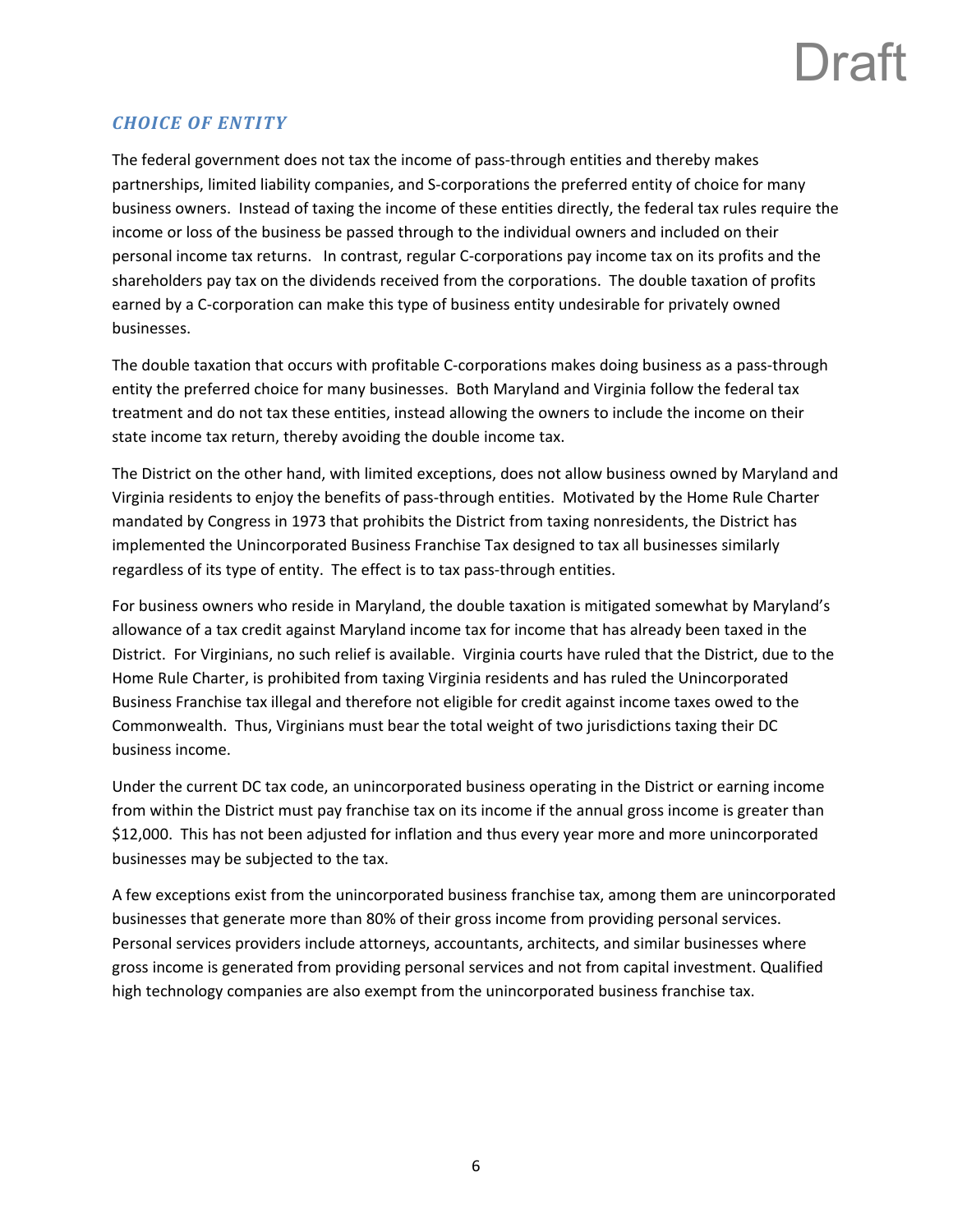# Jra:

## *HIGH TECHNOLOGY COMPANY*

All three jurisdictions vie for high technology companies. The District does not offer research and development credits which benefit high technology companies, but in order to be more competitive with Northern Virginia and Maryland, the District has implemented other tax incentives for qualifying high technology companies to locate in the District. Among incentives provided by the District to qualified high technology companies ("QHTC") are:

- 1. Abatement of real estate taxes attributed to new construction and improvements to commercial properties that have 50% or more QHTCs; or properties with at least 50% of its square footage leased to a QHTC.
- 2. Abatements are available to the building owner or tenant depending on the taxpayer responsible for the real estate taxes.
- 3. No corporate franchise tax for a period of five years for QHTC certified after December 31, 2011 starting in the year the company has taxable income, increasing to 6% thereafter.
- 4. Exemption from the unincorporated business franchise tax
- 5. Tax credits up to \$5,000 for each employee transferred to the District.
- 6. Tax credits up to \$7,500 for each employee who moves their residence to the District

To qualify as a QHTC, the company must be located in the District and earn the majority, i.e. at least 51%, of its revenue from qualifying high technology activities. QHTC activities include internet sales and service, including web design, maintenance, hosting, e‐commerce, advanced processing technologies, engineering, bio-tech, defense technologies, and electronic and photonic devices, among others. The DC tax code excludes retail businesses, data switching services, professional teams, and businesses located in the DC Ballpark TIF Area.

Virginia also provides tax incentives to high technology companies that develop software applications by exempting their revenue from the BPOL gross receipts tax.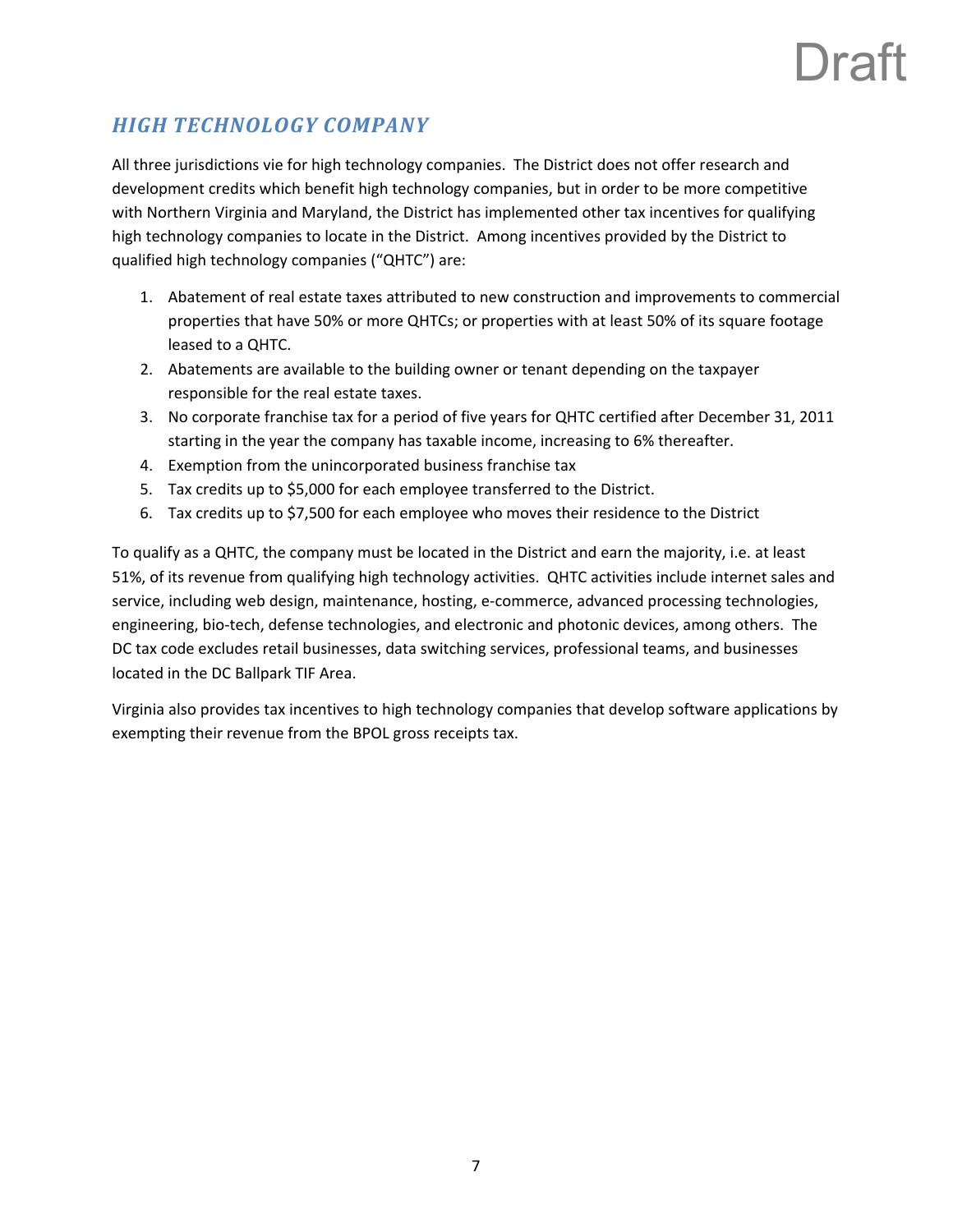## **CASE STUDIES**

### *METHODOLOGY*

The case studies are intended to quantify and compare the total tax burden for businesses operating in the District of Columbia and neighboring jurisdictions. For these studies, we selected the neighboring jurisdictions of Montgomery County and Prince George's County in Maryland and in Virginia, Fairfax County, Arlington County, and the city of Alexandria. The case studies compare the tax burdens among the jurisdictions of (i) a business operating as a C Corporation, (ii) a software developer operating as a C Corporation, and (iii) a professional services firm operating as a pass-through entity.

Because of the complex interaction between graduated and flat tax rates, and other taxes not based on profitability, the case studies all started with the same basic financial assumptions of \$30 million in revenues and approximately 8% of net profit before taxes. Using one basic set of assumptions across all the case studies makes it easier to compare the tax burdens among the jurisdictions, and within each jurisdiction, for different types of businesses and choice of business entity.

Since a large percentage of businesses have no taxable income, whether by design or economic circumstances, we also looked at the tax burden for the corporate entity studies assuming no taxable income. This approach illustrates the burden of taxes not always obvious with a large profitable business.

Varying levels of revenue also necessitate adjustments in financial components of the case studies. We identified expenses that vary in response to changes in revenue. Employee compensation and related benefits are correlated with revenues in service industries such as government contractor services, software development companies, and law firms, since all are dependent on human capital to generate revenues. While we agree that revenue and salaries and wages are not perfectly correlated, for purposes of this study we believe that it adequately illustrates the cost of state and local taxes assessed on businesses of varying sizes.

The cost of rental space, along with taxes, is a major consideration in selecting a business location. This is especially true in the DC Metropolitan area where the cost per square foot of office space can range from \$18 in Prince George's County, Maryland to \$55 in the District. Real estate taxes, which contribute to the total cost of leasing or owning commercial office space, is affected by the property's value and supplemental tax rates for business improvement districts, transportation, and infrastructure.

In order to assess the tax cost differences between jurisdictions, rental costs were assumed to be the same in each case in order to isolate what the difference in the tax structure and cost of the three jurisdictions would be assuming income levels consistently applied in all jurisdictions. In Case Study 2: Software Developer, we introduce real estate costs on an after‐tax basis into the calculations in an attempt to measure the effect of office rent costs in each jurisdiction and to provide a more complete and realistic cost burden for each location. Location decisions involve multiple factors that go well beyond just cost, thus we make no assessment of other intangible benefits associated with each area.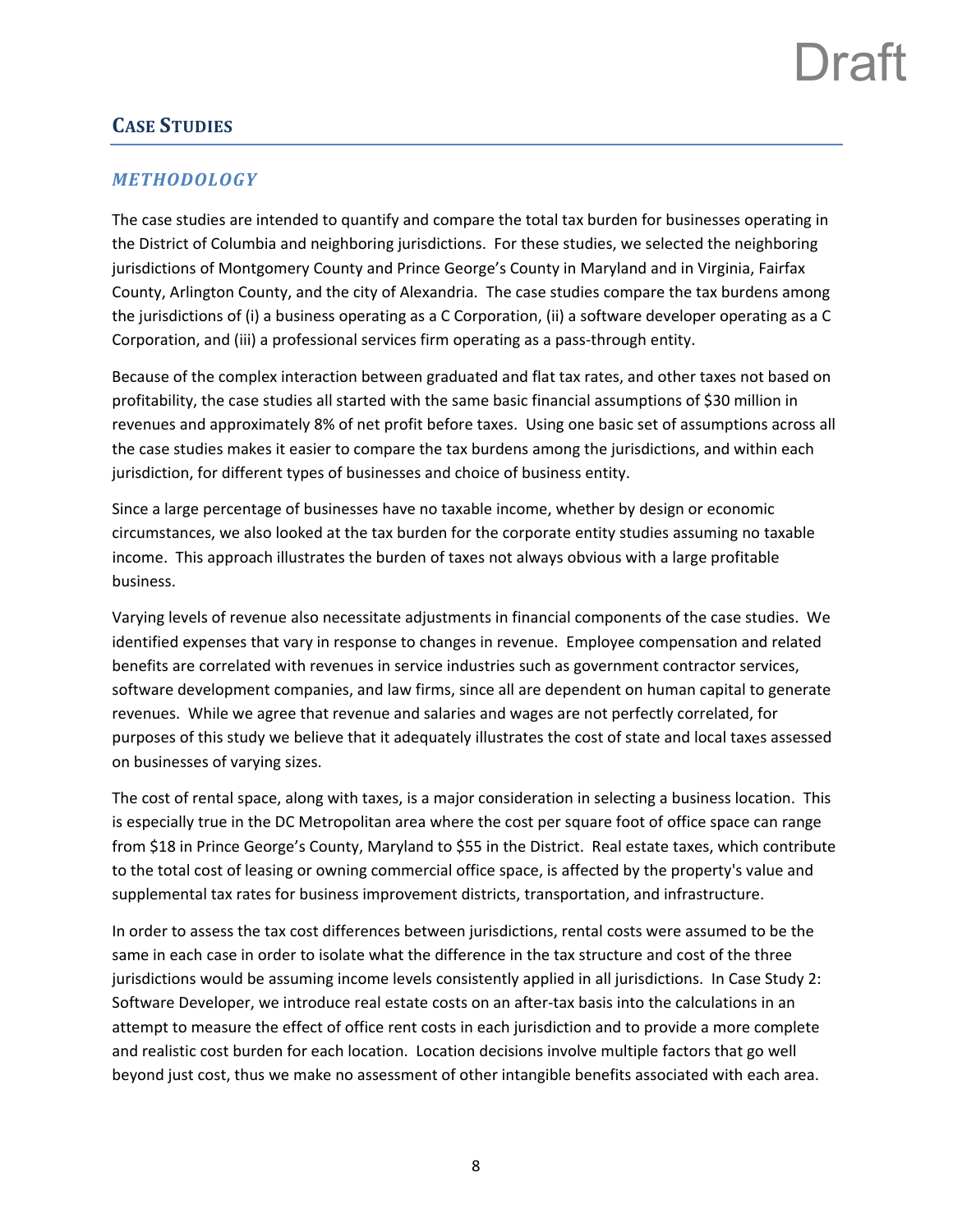# Jra:

### *METHODOLOGY (Continued)*

The case studies also consider a businesses' ownership structure. As previously mentioned in the discussion on choice of entity, Maryland and Virginia follow the federal government's tax treatment of pass-through entities. With some exceptions, the District does not recognize pass-through entities. Because the District taxes pass‐through entities differently from Maryland and Virginia, a professional services business operating as a pass-through entity is presented as a case study.

Overall business assumptions were made for presentation of the case studies:

- 1. Operates at a profit with gross revenues of \$30M and net profit before taxes of approx. 8%.
- 2. Investment in business personal property (software, computer equipment, and furniture) is assumed to be \$2.4M and purchased over a ten‐year period. See Exhibit 8 for the calculation of the personal property assessment for each jurisdiction.
- 3. Base of operations located in one jurisdiction.
- 4. Differences among the jurisdictions for decoupling adjustments caused by temporary timing differences, including bonus depreciation and IRC Sec. 179 expensing elections, are not considered.
- 5. Only state and local tax differentials among the jurisdictions are considered. Other factors, such as differences in cost of utilities and other similar items are not considered.
- 6. Commercial rental rates for office space are based on *Cassidy Turley Survey of Office Space, Second Quarter 2013*. The cost of rent used in the case studies assumes there are no free‐rent periods or other allowances.
- 7. Current tax rates in effect as of July 31, 2013.
- 8. Maximum tax rates were assumed without adjustment for any graduated rates, personal exemptions, or negotiated rate reduction.
- 9. Other than the ones specific to a high technology business, tax credits were not considered.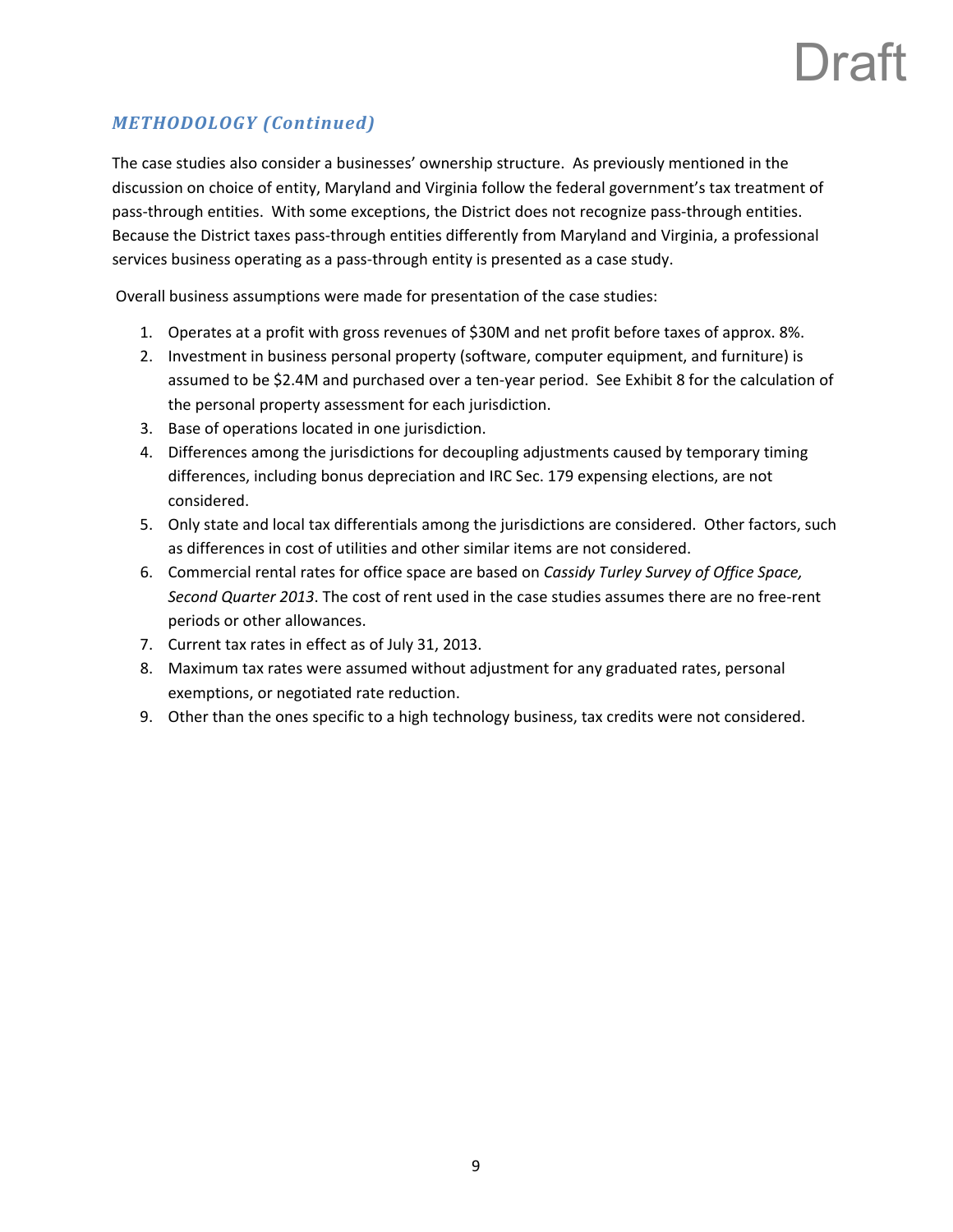### **CASE STUDY I: CORPORATE BUSINESS**

### COMPANY PROFILE

Exhibits 2 and 3: Corporate business operating as a C-corporation in one jurisdiction (Case Study IA and IB) and in multiple jurisdictions (Case Study IC)

### TAX SUMMARY

The District is competitive with Arlington County and the City of Fairfax on a total tax basis. Even though the higher tax rate in the District produces the highest tax on income, the greater tax burden is offset by savings in the gross receipts tax. The District's Ballpark Fee of \$16,500 is modest in this case compared to Virginia's BPOL gross receipts tax which ranges from \$93,000 in Fairfax County to \$108,000 in Arlington County.

The District is much more competitive than its neighbors in assessing personal property taxes due in part to the exemption from tax of the first \$225,000 of assessed property value. The District also has a lower personal property tax rate than its Virginia counterparts. The District also contends well against Maryland counties even though the District's personal property tax rate is higher, due to the District's greater depreciation allowance in computing the assessed value. See Exhibit 8 for the calculation of the assessed value in each jurisdiction used in the case studies.

In the modified Case Study IC, where the corporate business does not generate taxable income, the District compares favorably with Virginia because of the Commonwealth's BPOL tax, but not as favorably as Maryland because of the District's Ballpark Fee.

This case was expanded to consider the tax burden on corporations that have one location, but do business in the DC metropolitan area. In each scenario, the company is physically located in one jurisdiction but has sufficient activity in the other jurisdictions to create nexus for tax reporting purposes. Payroll costs and revenues generated are both assumed to be 50% of the total in the jurisdiction where the business is physically located and split equally among the remaining states. For example, if the business is located in the District, 50% of the revenues are assumed to be in DC, 25% split among the Maryland counties and 25% split among the Virginia jurisdictions.

The income before income‐based taxes is apportioned among the jurisdictions and taxed accordingly. The apportionment formula, which is the same for DC, MD, and VA, is the average of (i) double‐ weighted sales (ii) property, and (iii) payroll. Based on these assumptions, 62.5% of the income before income‐based taxes will be allocated to the jurisdiction where the business is physical located.

Operating in multiple jurisdictions has the effect of smoothing out the different tax types and rates. At this level of income, a business located in DC and operating under the assumptions presented would have a higher overall tax burden than if the business was located in Maryland or Virginia. However, the maximum total tax difference (between DC and Fairfax County) is slightly less than 1% of the income before taxes.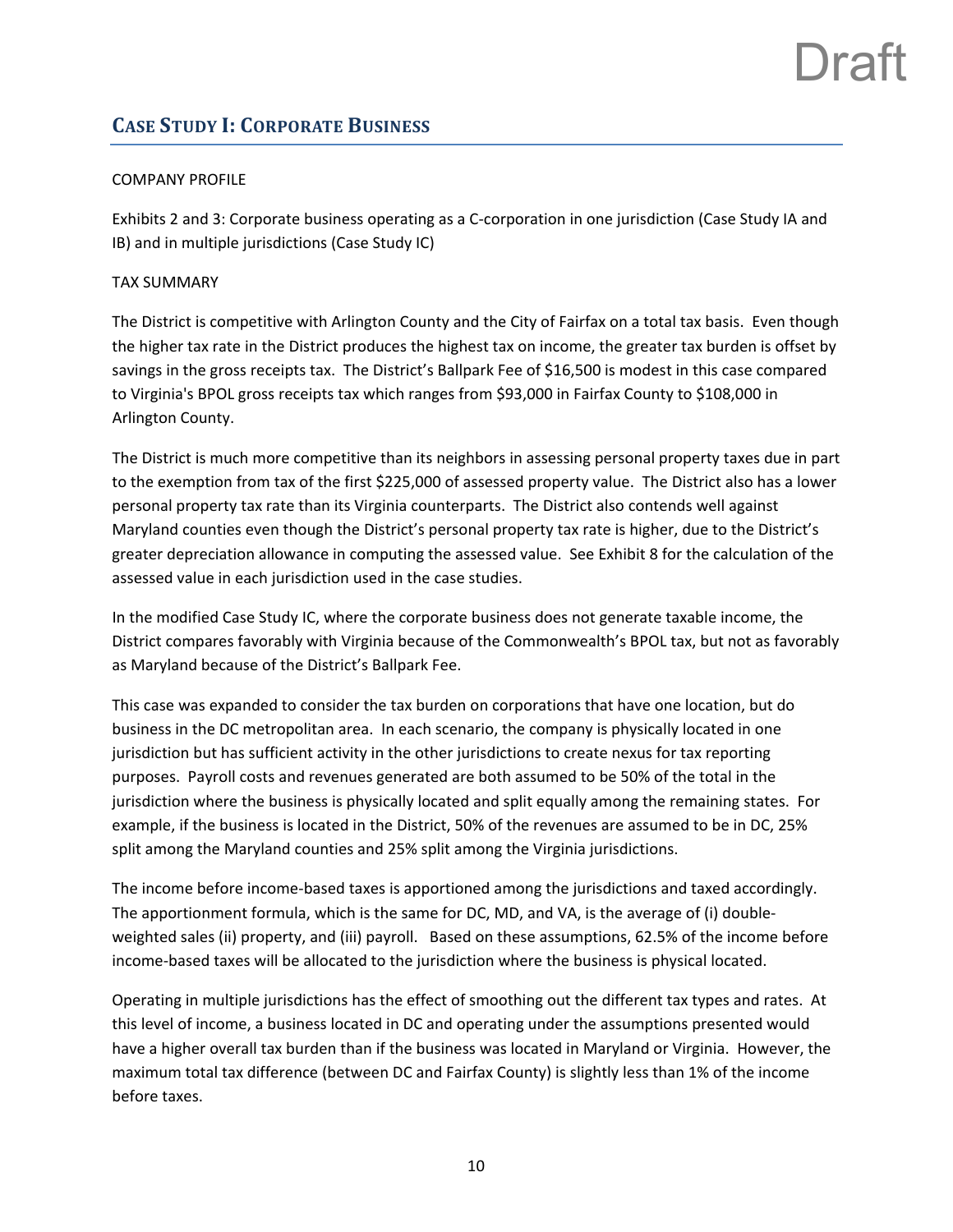## **CASE STUDY II: HIGH TECHNOLOGY SOFTWARE DEVELOPER**

### COMPANY PROFILE

Exhibit 4: A software developer operating as a C-corporation. The company invests in new software development, and is eligible for federal research and development ("R&D") tax credits. The company occupies 30,000 square feet of office space in its sole location.

### TAX SUMMARY

The District's current tax incentives for high‐technology companies make the District the location of choice for this industry group. Exhibit 4 shows the effect of the District's current policy of exempting high-technology income from the District's franchise tax for five years starting with the first year of profitable operations. After the five‐year period, the business will be subject to a reduced corporate franchise tax rate of 6%, which is less than the 9.975% standard rate.

Virginia's gross receipts tax ("BPOL"), which is administered by the individual counties and local jurisdictions, also make the District more appealing for software developers. Arlington County and the City of Alexandria's BPOL is significantly higher than the District's Ballpark Fee, which is capped at a maximum amount of \$16,500. In addition, the Virginia counties assess a personal property tax on the assessed value of tangible property. The District and Maryland counties exempt high‐tech companies from the personal property tax.

Maryland and Virginia follow the federal government provisions of providing income tax credits for companies conducting qualified research and development, which includes software development. Based on the assumptions made in this case study about the qualifying expenses, Maryland's R&D credit in the study was \$78,996 compared with Virginia's maximum allowable credit of \$25,050.

For companies with no taxable income, which could be the case if the entity paid all profits to the owners as compensation, Maryland assessed no taxes. The District has a minimum franchise tax of \$1,000 at this level of gross receipts plus the maximum Ballpark Fee of \$16,500.

For software developers, the City of Alexandria would create the highest tax burden for profitable companies as well as companies with no taxable income.

#### REAL ESTATE CONSIDERATIONS

Should high‐technology companies take advantage of the District's offer of no franchise tax for a period of five years, plus tax credits for relocating employees to the District? Will the tax savings offset the high cost of real estate in the District?

Exhibit 10, summarizes the rental cost per square foot of office space in the Metropolitan DC area as reported by *Cassidy Turley Survey of Office Space, Washington, DC, Second Quarter 2013*. For this study, we assume that the software development company leases 30,000 square feet of office space in a Class B building.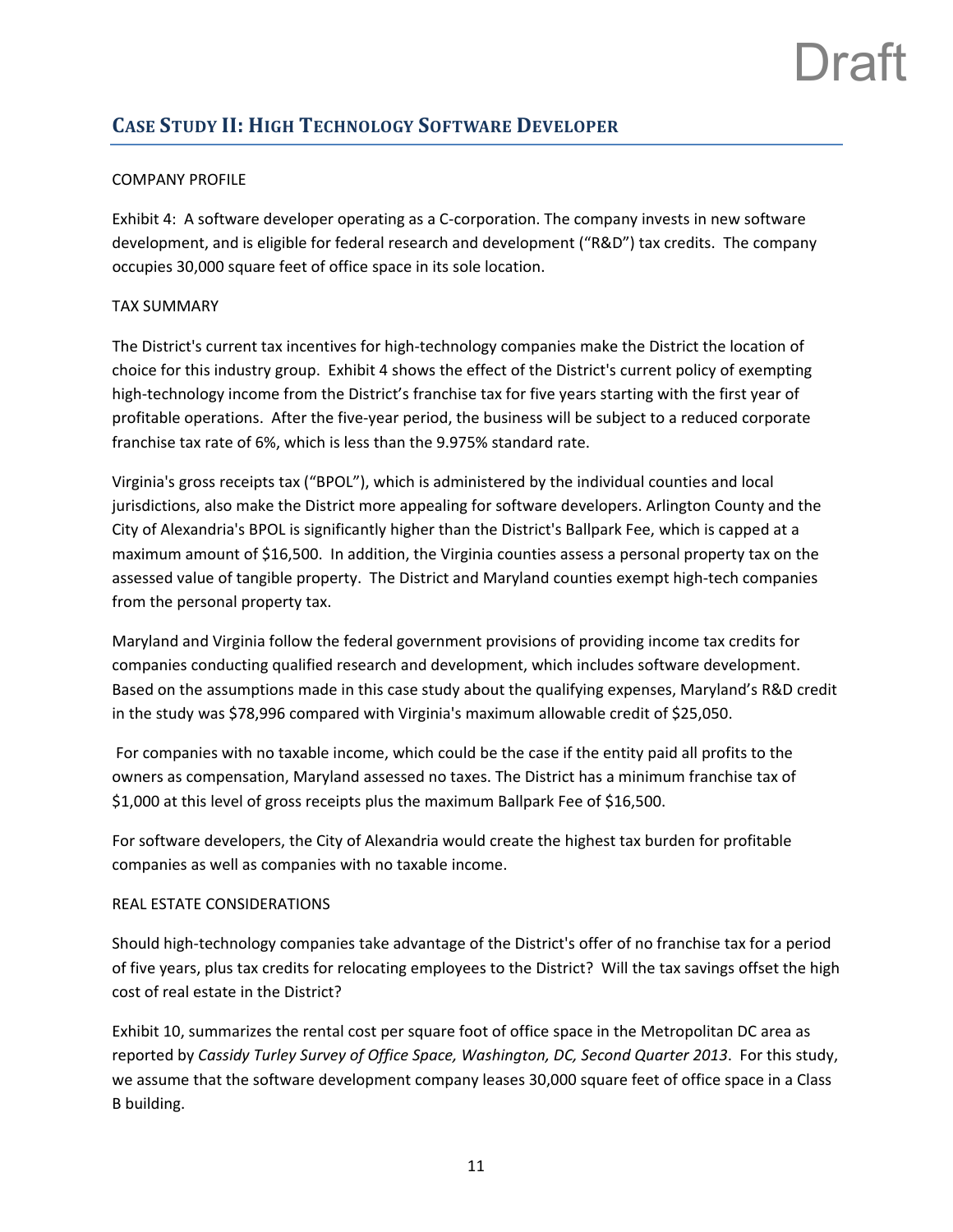## I Iratt

The table below compares the cost of Class B office space in all jurisdictions and computes the total annual rental cost for 30,000 square feet. At an average rental cost of \$42.74 in the District for class B space, the annual rent in the District is the most expensive at \$1,282,200 or \$106,850 per month. Prince George's County's rent of \$20.13 per square foot was the lowest, with annual rent for the 30,000 square feet of \$20.13 of \$603,900 per year or \$50,325 per month.

Since Prince George's County has the lowest rent cost, it was used as a base to measure the rent premium incurred in the other jurisdictions. To assess the true cost of the additional rent premium, the federal and state income tax savings associated with the additional rent premiums need to be considered.

In the District, the \$678,300 added rent premium cost is reduced by the federal tax savings generated by the increased deduction. At a federal tax rate of 34%, the federal tax savings would be \$230,622, which brings the net after‐tax rent premium to \$447,678, the highest of the group. Although the software developer has the lowest tax burden in the District, when the premium cost of real estate is factored in, only Arlington County has a higher combined after-tax rent premium and state/local tax burden.

Real estate cost analysis:

|                                                                           | <b>DC</b>      | <b>MD</b>  |              | <b>VA</b>     |             |            |  |  |  |  |  |
|---------------------------------------------------------------------------|----------------|------------|--------------|---------------|-------------|------------|--|--|--|--|--|
| <b>Real Estate Cost Analysis</b>                                          |                | MG         | PG           | <b>FX</b>     | AR          | AL         |  |  |  |  |  |
| Office space requirement in sq. ft.                                       | 30,000         | 30,000     | 30,000       | 30,000        | 30,000      | 30,000     |  |  |  |  |  |
| Class B market rent                                                       | 42.74          | 23.71      | 20.13        | 26.64         | 39.67       | 28.61      |  |  |  |  |  |
| Annual rent                                                               | 1,282,200<br>S | 711,300    | Ś<br>603,900 | 799,200<br>S. | \$1,190,100 | 858,300    |  |  |  |  |  |
| Base rent (PG County)                                                     | 603,900        | 603,900    | 603,900      | 603,900       | 603,900     | 603,900    |  |  |  |  |  |
| Premium rent                                                              | 678,300        | 107,400    |              | 195,300       | 586,200     | 254,400    |  |  |  |  |  |
| Less reduction in income taxes                                            |                |            |              |               |             |            |  |  |  |  |  |
| Federal $@34%$                                                            | (230, 622)     | (36, 516)  |              | (66, 402)     | (199, 308)  | (86, 496)  |  |  |  |  |  |
| State and local                                                           |                | (8,861)    |              | (11, 718)     | (35, 172)   | (15, 264)  |  |  |  |  |  |
| Tax savings on premium rent                                               | (230,622)      | (45,377)   |              | (78,120)      | (234, 480)  | (101, 760) |  |  |  |  |  |
| After tax premium rent                                                    | 447,678        | 62,023     |              | 117,180       | 351,720     | 152,640    |  |  |  |  |  |
| Total state/local taxes from Exhibit 4                                    | 17,500         | 126,378    | 126,378      | 133,962       | 188,614     | 236,524    |  |  |  |  |  |
| After tax rent premium & tax burden                                       | 465,178        | 188,401    | 126,378      | 251,142       | 540,334     | 389,164    |  |  |  |  |  |
| After tax rent premium & tax burden<br>compared to DC is higher or lower: |                | (276, 777) | (338,800)    | (214, 036)    | 75,156      | (76, 014)  |  |  |  |  |  |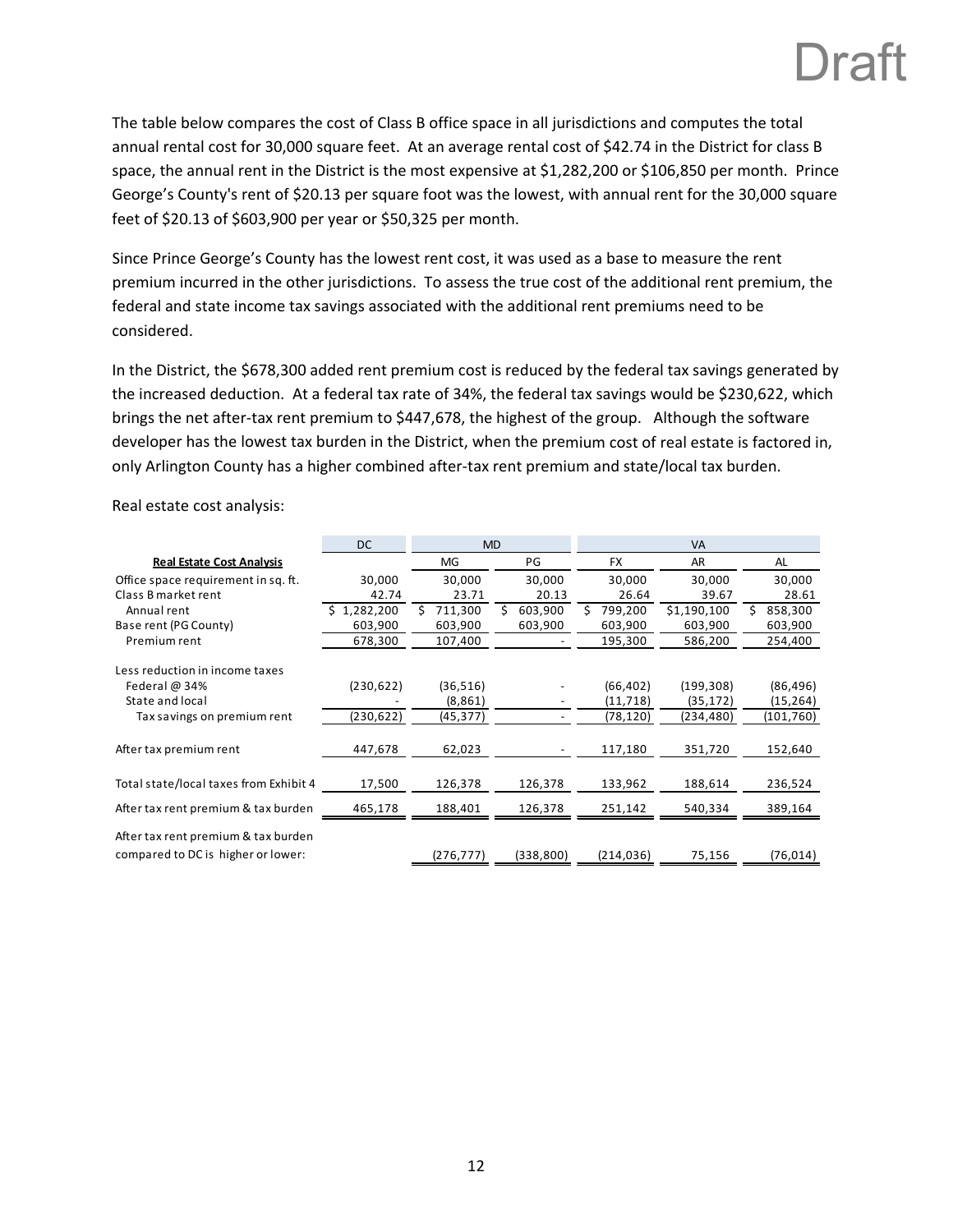## **CASE STUDY III: PROFESSIONAL SERVICES FIRM**

### COMPANY PROFILE

Exhibits 5, 6, and 7: Professional services firm recognized as a pass-through-entity for federal income tax purposes.

### TAX SUMMARY

Pass‐through entities operating in the District and surrounding jurisdictions are faced with the added complication of the different ways these entities and their owners are taxed on business income of the pass‐through entity. Maryland and Virginia follow the federal rules of taxation and allow the taxable income or loss from the business to pass-through to the individual business owners who then report the activity on their individual tax returns. Nonresidents of Maryland and Virginia are subject to tax in those states for the business income earned there.

In general, the District does not recognize the federal tax treatment of the pass-through entity and taxes the business entity directly. An S‐corporation is taxed the same as a C‐Corporation in the District, with entity types filing the tax Form D‐20.

An unincorporated business in the District, such as an LLC (limited liability company) or partnership, is subject to the unincorporated business franchise tax and files the tax Form D-30. The D-30 provides for a deduction for personal services rendered by the owners of the business equal to 30% of the taxable income and a \$5,000 exemption. These deductions result in a lower franchise tax assessed on an unincorporated business filing a D‐30 than on a corporation with the same income before taxes that files a D‐20.

A Form D‐30 is not required to be filed by an unincorporated business operating in the District if (i) the business has less than \$12,000 of gross income, (ii) is by law, custom or ethics, unable to incorporate, (iii) a blind person operating a stand in a federal building, or (iv) a business in which 80% or more of the gross income comes from personal services actually rendered by the owners of the business and capital is not a material income‐producing factor.

In the case study for the professional services firm operating as a pass-through entity, three scenarios were prepared to compare the tax burden in the District based on the business operating as (i) an S‐ corporation filing a Form D‐20, (ii) a partnership, LLC or other business relationship taxed as an unincorporated business filing a Form D‐30, and (iii) as business with no District tax return filing requirement. The results are the same under all three scenarios for Virginia and Maryland, since they respect the pass‐through taxation of these entities.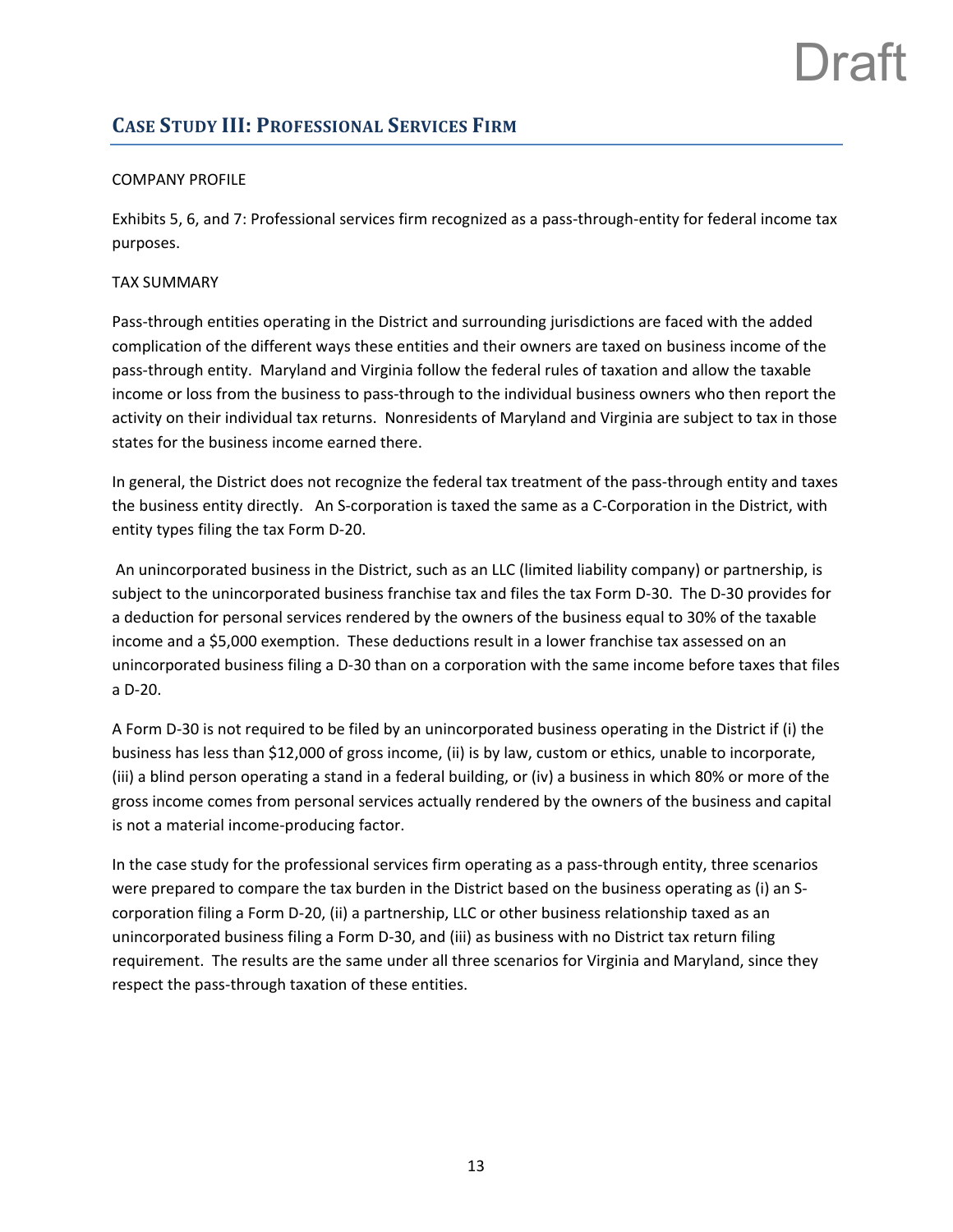## Ira<sup>'</sup>

### S‐corporation

The non-recognition treatment of S-corporation affects the shareholders differently depending on where they live.

For DC resident shareholders whose S‐corporation is operating in the District, there are no significant negative tax consequences. Even though the District will tax the S‐corporation's income through the filing of a D-20, District resident shareholders are allowed a deduction on their DC personal income tax return for the S‐corporation income already taxed. The result is no double taxation on S‐corporation income for District residents.

Maryland and Virginia resident shareholders in a DC based S‐corporation do not fare as well.

Maryland resident shareholders must include their portion of a DC based S‐corporation on their Maryland tax return, even though the District has already taxed the income. To correct this double tax, Maryland allows its residents to claim a tax credit against Maryland taxes for the taxes paid to DC. The problem is that Maryland currently only allows the credit against Maryland state income taxes, not against the local tax, which is 3.2 % in Montgomery and Prince George's counties. As a result, in our study, Maryland resident shareholders owning an S‐corporation operating in the District will pay \$76,304 more in total taxes (personal and business) on the income generated by the business than a District resident would and over \$106,925 more than if the business would be located in Montgomery County, Maryland.

Virginia resident shareholders fare worse. The Commonwealth does not allow DC taxes as a credit against Virginia income taxes. In this case study, Virginia resident shareholders of a District S‐ corporation pay \$123,432 more in total taxes (personal and business) on the business income than a District resident owner of the same business and \$146,494 more than if the business would be located in Fairfax County.

### Unincorporated Business

The increase in tax for Virginia and Maryland residents is less in this analysis than it was for the S‐ corporations filing a D‐20, due to the 30% salary reduction and \$5,000 exemption on the D‐30, which results in a lower franchise tax.

### Entities with no DC filing requirements

For unincorporated businesses that meet the 80% personal services threshold, no DC tax is assessed and no DC tax return needs to be filed. In all cases, regardless of the residency of the owners, the income flows through to the owners and taxed in their resident state. In this scenario, Virginia owners with a business in the District not subject to a tax filing requirement fare the best since their personal income tax rate is the lowest and the business avoids the Virginia BPOL tax.

Exhibits 5, 6 and 7, illustrate the varying tax treatment of pass‐through entities with owners living in different jurisdictions.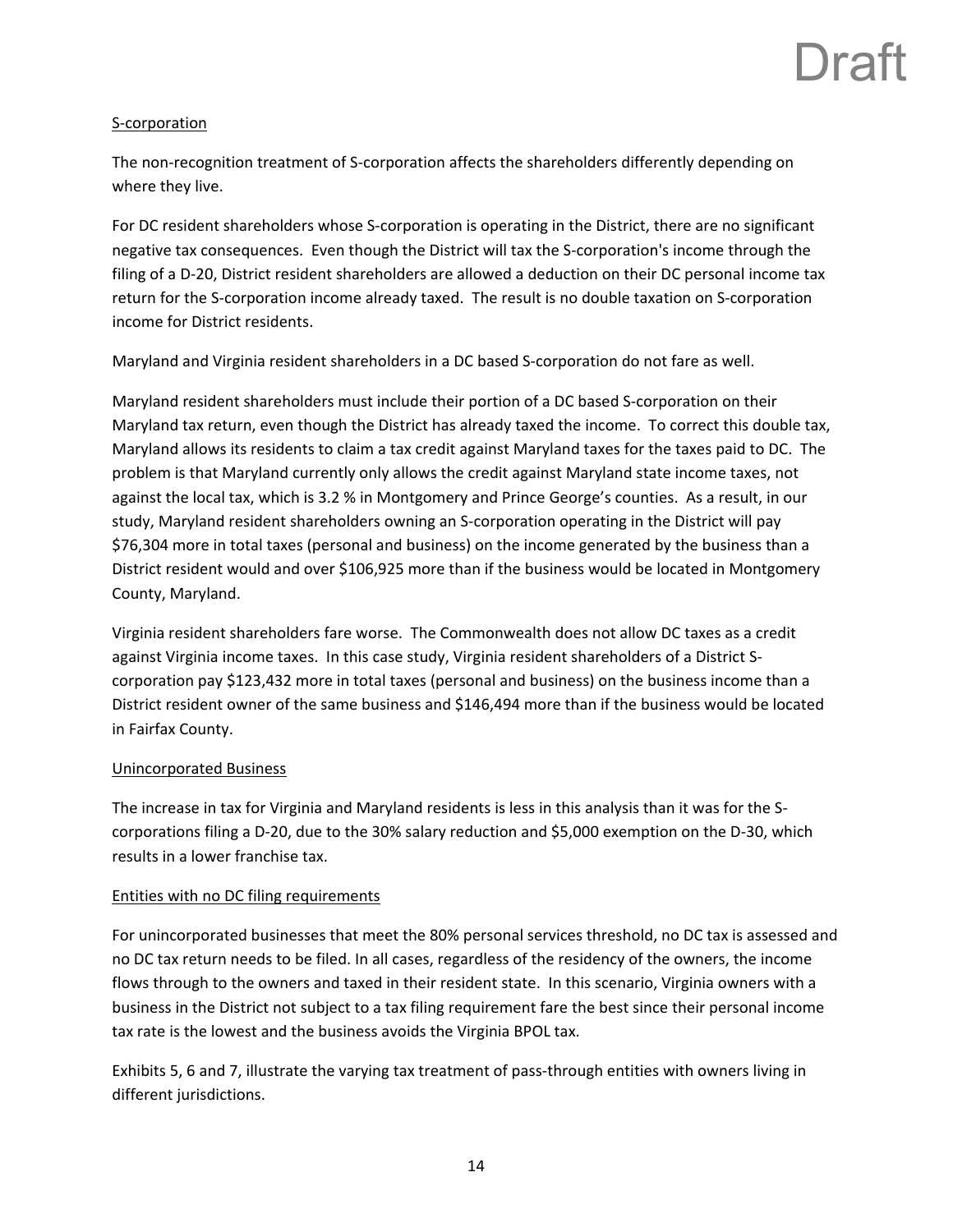## **EXHIBIT INDEX:**

|            | Exhibit 1: Case Study Summary                                                                                               |
|------------|-----------------------------------------------------------------------------------------------------------------------------|
| Exhibit 2: | Case Study Detail I.A and I.B - Corporate Business Single State                                                             |
| Exhibit 3: | Case Study Detail I.C - Corporate Business Detail Multistate                                                                |
| Exhibit 4: | Case Study Detail II.A and II.B - High Technology (Software Developer)                                                      |
| Exhibit 5: | Case Study Detail III.A, III.B, III.C - Professional Service Pass-through Entity filing D-20                                |
| Exhibit 6: | Case Study Detail III.A (i), III.B (i), III.C (i) - Professional Service Pass-through Entity filing<br>$D-30$               |
| Exhibit 7: | Case Study Detail III.A (ii), III.B (ii), III.C (ii) - Professional Service Pass-through Entity No<br>DC filing requirement |
| Exhibit 8: | Personal Property Schedule                                                                                                  |
| Exhibit 9: | Tax Rates                                                                                                                   |
|            | Exhibit 10: Office space rental rates comparison                                                                            |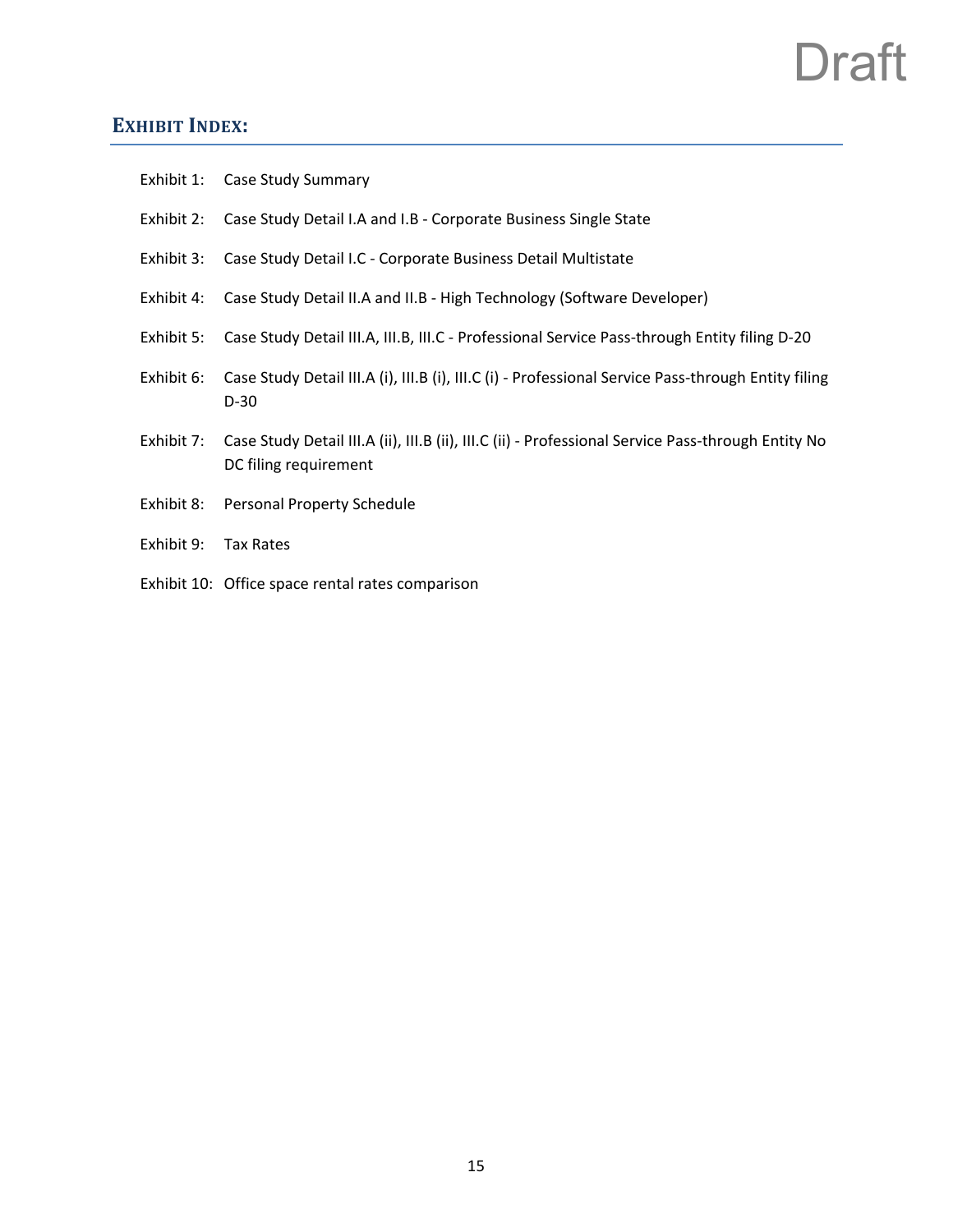#### **EXHIBIT 1: Local Business Tax Analysis ‐ Case Study Summary**

**Assumptions**

 **Total Revenues: 30,000,000 \$** 

| <b>Income before Taxes:</b>            | \$<br>2,410,383 | 8.0% |            |                          |                       |               |               |
|----------------------------------------|-----------------|------|------------|--------------------------|-----------------------|---------------|---------------|
|                                        |                 |      |            | <b>Business Location</b> |                       |               |               |
|                                        |                 |      | Montgomery | Prince George's          |                       | Arlington     | City of       |
|                                        |                 |      | County     | Co.                      | <b>Fairfax County</b> | County        | Alexandria    |
|                                        | DC              |      | <b>MD</b>  | <b>MD</b>                | VA                    | VA            | VA            |
| I. Corporate Business (C-Corp)         |                 |      |            |                          |                       |               |               |
| A. Single State of Operations          |                 |      |            |                          |                       |               |               |
| Income/Franchise Tax                   | \$<br>237,854   | \$   | 197,281    | \$<br>196,918            | \$<br>138,125         | \$<br>136,976 | \$<br>137,158 |
| Personal Property Tax                  | 9,384           |      | 19,097     | 23,500                   | 15,307                | 19,448        | 19,416        |
| <b>Gross Receipts Tax</b>              | 16,500          |      |            |                          | 93,000                | 108,000       | 105,000       |
| <b>Total State/Local Taxes</b>         | \$<br>263,738   | \$   | 216,378    | \$<br>220,418            | \$<br>246,432         | \$<br>264,424 | \$<br>261,574 |
|                                        |                 |      |            |                          |                       |               |               |
| <b>B. Single State of Operations</b>   |                 |      |            |                          |                       |               |               |
| With No Taxable Income                 |                 |      |            |                          |                       |               |               |
| Income/Franchise Tax                   | \$<br>1,000     | \$   |            | \$                       | \$                    | \$            | \$            |
| Personal Property Tax                  | 9,384           |      | 19,097     | 23,500                   | 15,307                | 19,448        | 19,416        |
| <b>Gross Receipts Tax</b>              | 16,500          |      |            |                          | 93,000                | 108,000       | 105,000       |
| <b>Total State/Local Taxes</b>         | \$<br>26,884    | \$   | 19,097     | \$<br>23,500             | \$<br>108,307         | \$<br>127,448 | \$<br>124,416 |
| C. Multiple State of Operations,       |                 |      |            |                          |                       |               |               |
| <b>One Base Location</b>               |                 |      |            |                          |                       |               |               |
| Income/Franchise Tax                   | \$<br>210,323   | \$   | 192,400    | \$<br>192,042            | \$<br>167,932         | \$<br>167,098 | \$<br>167,208 |
| Personal Property Tax                  | 9,384           |      | 19,097     | 23,500                   | 15,307                | 19,448        | 19,416        |
| <b>Gross Receipts Tax</b>              | 39,500          |      | 31,000     | 31,000                   | 52,000                | 59,500        | 58,000        |
| <b>Total State/Local Taxes</b>         | \$<br>259,207   | \$   | 242,497    | \$<br>246,542            | \$<br>235,239         | \$<br>246,046 | \$<br>244,624 |
|                                        |                 |      |            |                          |                       |               |               |
| II. High-Tech Company (C-Corp.)        |                 |      |            |                          |                       |               |               |
| A. With Taxable Income                 |                 |      |            |                          |                       |               |               |
| Income/Franchise Tax, net              | \$<br>1,000     | \$   | 126,378    | \$<br>126,378            | \$<br>118,655         | \$<br>115,166 | \$<br>112,108 |
| Personal Property Tax                  |                 |      |            |                          | 15,307                | 19,448        | 19,416        |
| <b>Gross Receipts Tax</b>              | 16,500          |      |            |                          |                       | 54,000        | 105,000       |
| <b>Total State/Local Taxes</b>         |                 | Ś.   | 126,378    | \$                       | \$                    | \$            | \$<br>236,524 |
|                                        | \$<br>17,500    |      |            | 126,378                  | 133,962               | 188,614       |               |
| DC Rate change in year 6               | \$<br>160,133   |      |            |                          |                       |               |               |
| <b>B. With No Taxable Income</b>       |                 |      |            |                          |                       |               |               |
| Income/Franchise Tax                   | \$<br>1,000     | \$   |            | \$                       | \$                    | \$            | \$            |
| Personal Property Tax                  |                 |      |            |                          | 15,307                | 19,448        | 19,416        |
| <b>Gross Receipts Tax</b>              | 16,500          |      |            |                          |                       | 54,000        | 105,000       |
| <b>Total State/Local Taxes</b>         | \$<br>17,500    | \$   |            | \$                       | \$<br>15,307          | \$<br>73,448  | \$<br>124,416 |
|                                        |                 |      |            |                          |                       |               |               |
| III. Pass-Through Entity (Filing D-20) |                 |      |            |                          |                       |               |               |
| A. Owned 100% by DC Residents          |                 |      |            |                          |                       |               |               |
| <b>Entity Level Taxes</b>              | \$<br>263,738   | \$   | 19,097     | \$<br>23,500             | \$<br>108,307         | \$<br>127,448 | \$<br>124,416 |
| Individual Level Taxes                 | 0               |      | 214,020    | 213,626                  | 206,036               | 204,323       | 204,594       |
| <b>Total State/Local Taxes</b>         | \$<br>263,738   | \$   | 233,117    | \$<br>237,126            | \$<br>314,343         | \$<br>331,771 | \$<br>329,010 |
| i. If Filing Form D-30                 | \$<br>256,354   |      | No Change  | No Change                | No Change             | No Change     | No Change     |
| ii. No DC filing requirement           | \$<br>239,297   |      | No Change  | No Change                | No Change             | No Change     | No Change     |
|                                        |                 |      |            |                          |                       |               |               |
| B. Owned 100% by MD Residents          |                 |      |            |                          |                       |               |               |
| <b>Entity Level Taxes</b>              | \$<br>263,738   | \$   | 19,097     | \$<br>23,500             | \$<br>108,307         | \$<br>127,448 | \$<br>124,416 |
| Individual Level Taxes                 | 76,304          |      | 214,020    | 213,626                  | 206,036               | 204,323       | 204,594       |
| <b>Total State/Local Taxes</b>         | \$<br>340,042   | \$   | 233,117    | \$<br>237,126            | \$<br>314,343         | \$<br>331,771 | \$<br>329,010 |
| i. If Filing Form D-30                 | \$<br>268,187   |      | No Change  | No Change                | No Change             | No Change     | No Change     |
| ii. No DC filing requirement           | \$<br>239,297   |      | No Change  | No Change                | No Change             | No Change     | No Change     |
|                                        |                 |      |            |                          |                       |               |               |
| C. Owned 100% by VA Residents          |                 |      |            |                          |                       |               |               |
| <b>Entity Level Taxes</b>              | \$<br>263,738   | \$   | 19,097     | \$<br>23,500             | \$<br>108,307         | \$<br>127,448 | \$<br>124,416 |
| Individual Level Taxes                 | 123,432         |      | 167,390    | 167,082                  | 132,369               | 131,269       | 131,443       |
| <b>Total State/Local Taxes</b>         | \$<br>387,170   | \$   | 186,487    | \$<br>190,582            | \$<br>240,676         | \$<br>258,717 | \$<br>255,859 |
| i. If Filing Form D-30                 | \$<br>319,447   |      | No Change  | No Change                | No Change             | No Change     | No Change     |
| ii. No DC filing requirement           | \$<br>162,993   |      | No Change  | No Change                | No Change             | No Change     | No Change     |

Draft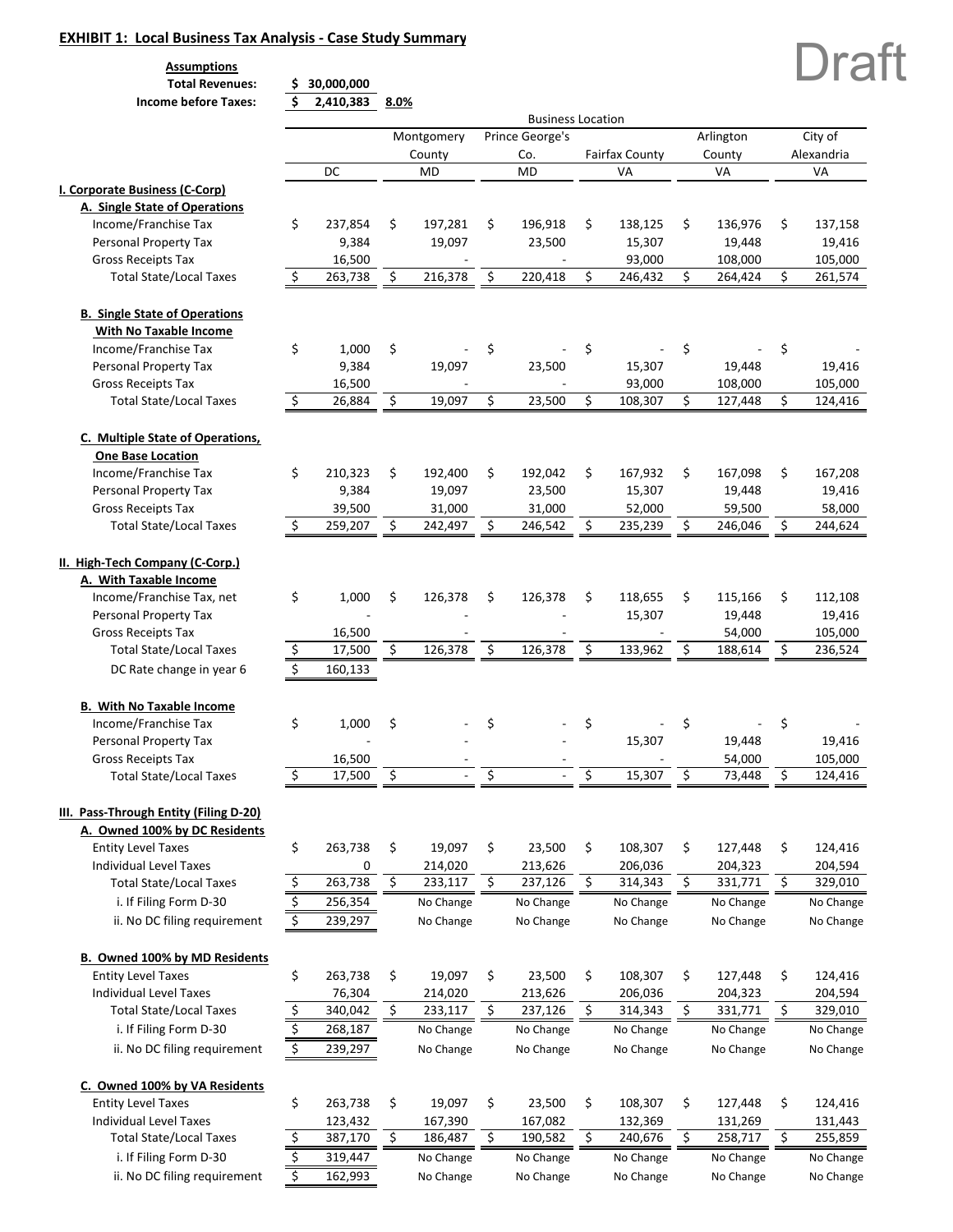### **EXHIBIT 2: Local Business Analysis ‐ Case Study Detail IA and IB Corporate Business ‐ Single State Operations**

| <b>Assumptions</b>     |                     |  |
|------------------------|---------------------|--|
| <b>Total Revenues:</b> | \$30,000,000        |  |
| Income before Taxes:   | \$2,410,383<br>8.0% |  |

|                                                          |     |                |    | Montgomery     |     | Prince         |    |                       |    | Arlington      | City of |                |  |  |
|----------------------------------------------------------|-----|----------------|----|----------------|-----|----------------|----|-----------------------|----|----------------|---------|----------------|--|--|
|                                                          |     |                |    | County         |     | George's Co.   |    | <b>Fairfax County</b> |    | County         |         | Alexandria     |  |  |
|                                                          |     | DC             |    | <b>MD</b>      |     | MD             |    | VA                    |    | VA             |         | VA             |  |  |
| IA. Results - With Taxable Income                        |     |                |    |                |     |                |    |                       |    |                |         |                |  |  |
| Income/Franchise Tax                                     | \$  | 237,854        | \$ | 197,281        | \$  | 196,918        | \$ | 138,125               | \$ | 136,976        | \$      | 137,158        |  |  |
| Personal Property Tax                                    |     | 9,384          |    | 19,097         |     | 23,500         |    | 15,307                |    | 19,448         |         | 19,416         |  |  |
| <b>Gross Receipts Tax</b>                                |     | 16,500         |    |                |     |                |    | 93,000                |    | 108,000        |         | 105,000        |  |  |
| <b>Total State/Local Taxes</b>                           |     | 263,738        | \$ | 216,378        | \$  | 220,418        | \$ | 246,432               | \$ | 264,424        | \$      | 261,574        |  |  |
| Compared to DC - Taxes are higher or (lower):            |     |                |    | (47, 360)      | Ş   | (43, 320)      | \$ | (17, 306)             | Ş  | 686            |         | (2, 164)       |  |  |
| Tax Cost/(Savings) as % of Income before taxes:          |     |                |    | $-1.96%$       |     | $-1.80%$       |    | $-0.72%$              |    | 0.03%          |         | $-0.09%$       |  |  |
| IB. Results - With No Taxable Income                     |     |                |    |                |     |                |    |                       |    |                |         |                |  |  |
| Income/Franchise Tax                                     | \$  | 1,000          | \$ |                | \$  |                | \$ |                       | \$ |                | \$      |                |  |  |
| Personal Property Tax                                    |     | 9,384          |    | 19,097         |     | 23,500         |    | 15,307                |    | 19,448         |         | 19,416         |  |  |
| <b>Gross Receipts Tax</b>                                |     | 16,500         |    |                |     |                |    | 93,000                |    | 108,000        |         | 105,000        |  |  |
| <b>Total State/Local Taxes</b>                           | \$. | 26,884         | \$ | 19,097         | \$  | 23,500         | \$ | 108,307               | \$ | 127,448        | \$      | 124,416        |  |  |
|                                                          |     |                |    |                |     |                |    |                       |    |                |         |                |  |  |
| Compared to DC - Taxes are higher or (lower):            |     |                |    | (7, 787)       | -\$ | (3, 384)       | S  | 81,423                | S  | 100,564        | S       | 97,532         |  |  |
| Tax Cost/(Savings) as % of Income before taxes:          |     |                |    | $-0.32%$       |     | $-0.14%$       |    | 3.38%                 |    | 4.17%          |         | 4.05%          |  |  |
|                                                          |     |                |    |                |     |                |    |                       |    |                |         |                |  |  |
| <b>Supporting Analysis</b><br><b>Income Before Taxes</b> |     |                |    |                |     |                |    |                       |    |                |         |                |  |  |
| <b>Gross Revenues</b>                                    |     | \$30,000,000   |    | \$30,000,000   |     | \$30,000,000   |    | \$30,000,000          |    | \$30,000,000   |         | \$30,000,000   |  |  |
| <b>Operating Expenses</b>                                |     | (27, 240, 000) |    | (27, 240, 000) |     | (27, 240, 000) |    | (27, 240, 000)        |    | (27, 240, 000) |         | (27, 240, 000) |  |  |
| Depreciation                                             |     | (349, 617)     |    | (349, 617)     |     | (349, 617)     |    | (349, 617)            |    | (349, 617)     |         | (349, 617)     |  |  |
|                                                          |     | 2,410,383      |    | 2,410,383      |     | 2,410,383      |    | 2,410,383             |    | 2,410,383      |         | 2,410,383      |  |  |
| <b>State Business Taxes</b>                              |     |                |    |                |     |                |    |                       |    |                |         |                |  |  |
| Personal Property Tax                                    |     | 9,384          |    | 19,097         |     | 23,500         |    | 15,307                |    | 19,448         |         | 19,416         |  |  |
| <b>Ballpark Fee (DC)</b>                                 |     | 16,500         |    | 0              |     | 0              |    | 0                     |    | 0              |         | 0              |  |  |
| <b>Business License (VA)</b>                             |     | 0              |    | 0              |     | 0              |    | 93,000                |    | 108,000        |         | 105,000        |  |  |
|                                                          |     | 25,884         |    | 19,097         |     | 23,500         |    | 108,307               |    | 127,448        |         | 124,416        |  |  |
| <b>State Taxable Income</b>                              |     | 2,384,499      | S  | 2,391,286      | S   | 2,386,883      | Ś  | 2,302,076             | \$ | 2,282,935      | S       | 2,285,967      |  |  |
| State Income / Franchise Tax                             | Ś   | 237,854        | Ś  | 197,281        | \$  | 196,918        | Ś  | 138,125               | \$ | 136,976        | Ś       | 137,158        |  |  |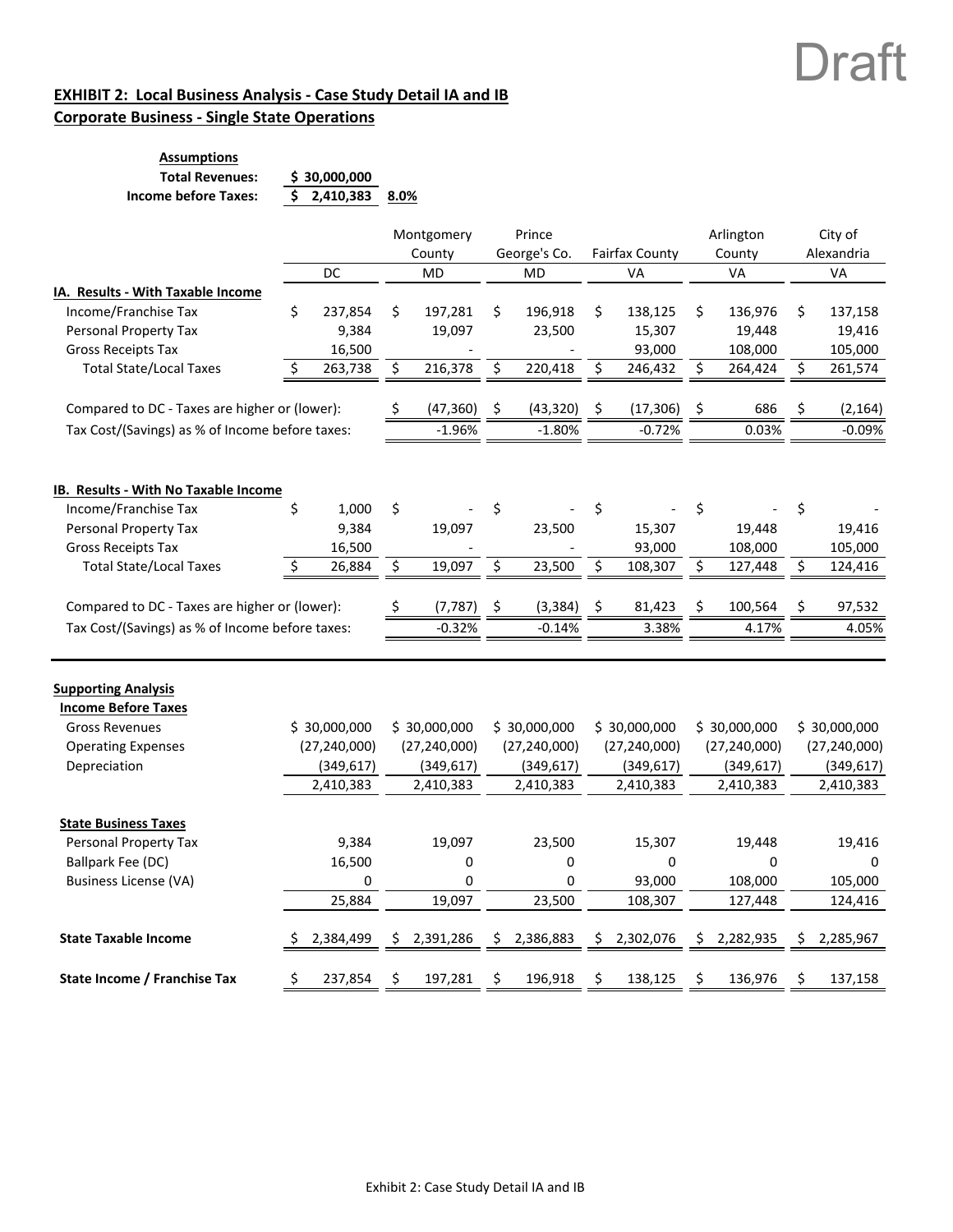### **EXHIBIT 3: Local Business Tax Analysis ‐ Case Study Detail IC Corporate Business ‐ Multi‐State Operations**

The following analysis was prepared to analyze the total state tax obligation for a corporate business generating revenues in all three states, but having only one base of operations. The assumptions made are as follows:

‐ Business is a "C" Corporation and files Federal tax Form 1120.

‐ There is only one central place of operations (the "base"). All property is apportioned to the base.

‐ Payroll and Sales are apportioned 50% to the base jurisdiction and 25% to each of the other jurisdictions (DC,MD,VA)

| <b>Total Revenues:</b>                                                                                        |                     | \$30,000,000    |                         |                            |                                     |                                |    |                           |    |                             |    |                             |
|---------------------------------------------------------------------------------------------------------------|---------------------|-----------------|-------------------------|----------------------------|-------------------------------------|--------------------------------|----|---------------------------|----|-----------------------------|----|-----------------------------|
| <b>Income before Taxes:</b>                                                                                   | \$.                 | 2,410,383       |                         | 8.0%                       |                                     |                                |    |                           |    |                             |    |                             |
|                                                                                                               |                     | DC              |                         | Montgomery<br>County<br>MD | Prince<br>George's Co.<br><b>MD</b> | <b>Fairfax</b><br>County<br>VA |    | Arlington<br>County<br>VA |    | City of<br>Alexandria<br>VA |    | <b>TOTAL</b>                |
| 1. DC Base                                                                                                    |                     |                 |                         |                            |                                     |                                |    |                           |    |                             |    |                             |
| Income/Franchise Tax                                                                                          | \$                  | 147,225         | \$                      | 18,265                     | \$<br>18,265                        | \$<br>8,856                    | \$ | 8,856                     | \$ | 8,856                       | \$ | 210,323                     |
| Personal Property Tax                                                                                         |                     | 9,384           |                         |                            |                                     |                                |    |                           |    |                             |    | 9,384                       |
| <b>Gross Receipts Tax</b>                                                                                     |                     | 14,000          |                         |                            |                                     | 7,750                          |    | 9,000                     |    | 8,750                       |    | 39,500                      |
| <b>Total State/Local Taxes</b>                                                                                | Ś                   | 170,609         | \$                      | 18,265                     | \$<br>18,265                        | \$<br>16,606                   | Ś. | 17,856                    | Ś. | 17,606                      | Ś  | 259,207                     |
| 2. MD Base (Montgomery)                                                                                       |                     |                 |                         |                            |                                     |                                |    |                           |    |                             |    |                             |
| Income/Franchise Tax                                                                                          | \$                  | 44,145          | \$                      | 121,702                    | \$                                  | \$<br>8,851                    | \$ | 8,851                     | \$ | 8,851                       | \$ | 192,400                     |
| Personal Property Tax                                                                                         |                     |                 |                         | 19,097                     |                                     |                                |    |                           |    |                             |    | 19,097                      |
| <b>Gross Receipts Tax</b>                                                                                     |                     | 5,500           |                         |                            |                                     | 7,750                          |    | 9,000                     |    | 8,750                       |    | 31,000                      |
| <b>Total State/Local Taxes</b>                                                                                | $\ddot{\mathsf{S}}$ | 49,645          | \$                      | 140,799                    | \$<br>$\overline{\phantom{a}}$      | \$<br>16,601                   | \$ | 17,851                    | \$ | 17,601                      | \$ | 242,497                     |
|                                                                                                               |                     |                 |                         |                            |                                     |                                |    |                           |    |                             |    |                             |
| 3. MD Base (Prince George's)<br>Income/Franchise Tax<br>Personal Property Tax<br><b>Gross Receipts Tax</b>    | \$                  | 44,062<br>5,500 | \$                      |                            | \$<br>121,475<br>23,500             | \$<br>8,835<br>7,750           | \$ | 8,835<br>9,000            | \$ | 8,835<br>8,750              | \$ | 192,042<br>23,500<br>31,000 |
| <b>Total State/Local Taxes</b>                                                                                | \$                  | 49,562          | \$                      |                            | \$<br>144,975                       | \$<br>16,585                   | \$ | 17,835                    | \$ | 17,585                      |    | 246,542                     |
|                                                                                                               |                     |                 |                         |                            |                                     |                                |    |                           |    |                             |    |                             |
| 4. VA Base (Fairfax County)<br>Income/Franchise Tax                                                           | \$                  | 43,823          | \$                      | 18,122                     | \$<br>18,122                        | \$<br>87,865                   | \$ |                           | \$ |                             | \$ | 167,932                     |
| Personal Property Tax                                                                                         |                     |                 |                         |                            |                                     | 15,307                         |    |                           |    |                             |    | 15,307                      |
| <b>Gross Receipts Tax</b>                                                                                     |                     | 5,500           |                         |                            |                                     | 46,500                         |    |                           |    |                             |    | 52,000                      |
| <b>Total State/Local Taxes</b>                                                                                | \$                  | 49,323          | \$                      | 18,122                     | \$<br>18,122                        | \$<br>149,672                  | \$ | $\overline{\phantom{a}}$  | \$ | $\sim$                      | Ś  | 235,239                     |
|                                                                                                               |                     |                 |                         |                            |                                     |                                |    |                           |    |                             |    |                             |
| 5. VA Base (Arlington County)<br>Income/Franchise Tax                                                         | \$                  | 43,605          | \$                      | 18,032                     | \$<br>18,032                        | \$                             | \$ | 87,429                    | \$ |                             | \$ | 167,098                     |
| Personal Property Tax                                                                                         |                     |                 |                         |                            |                                     |                                |    | 19,448                    |    |                             |    | 19,448                      |
| <b>Gross Receipts Tax</b>                                                                                     |                     | 5,500           |                         |                            |                                     |                                |    | 54,000                    |    |                             |    | 59,500                      |
| <b>Total State/Local Taxes</b>                                                                                | \$                  | 49,105          | \$                      | 18,032                     | \$<br>18,032                        | \$                             | \$ | 160,877                   | \$ |                             | Ś  | 246,046                     |
| 6. VA Base (City of Alexandria)<br>Income/Franchise Tax<br>Personal Property Tax<br><b>Gross Receipts Tax</b> | \$                  | 43,634<br>5,500 | \$                      | 18,044                     | \$<br>18,044                        | \$                             | \$ |                           | \$ | 87,486<br>19,416<br>52,500  | Ŝ. | 167,208<br>19,416<br>58,000 |
| <b>Total State/Local Taxes</b>                                                                                | \$                  | 49,134          | $\overline{\mathsf{S}}$ | 18,044                     | \$<br>18,044                        | \$                             | \$ |                           | Ś. | 159,402                     | Ŝ. | 244,624                     |
|                                                                                                               |                     |                 |                         |                            |                                     |                                |    |                           |    |                             |    |                             |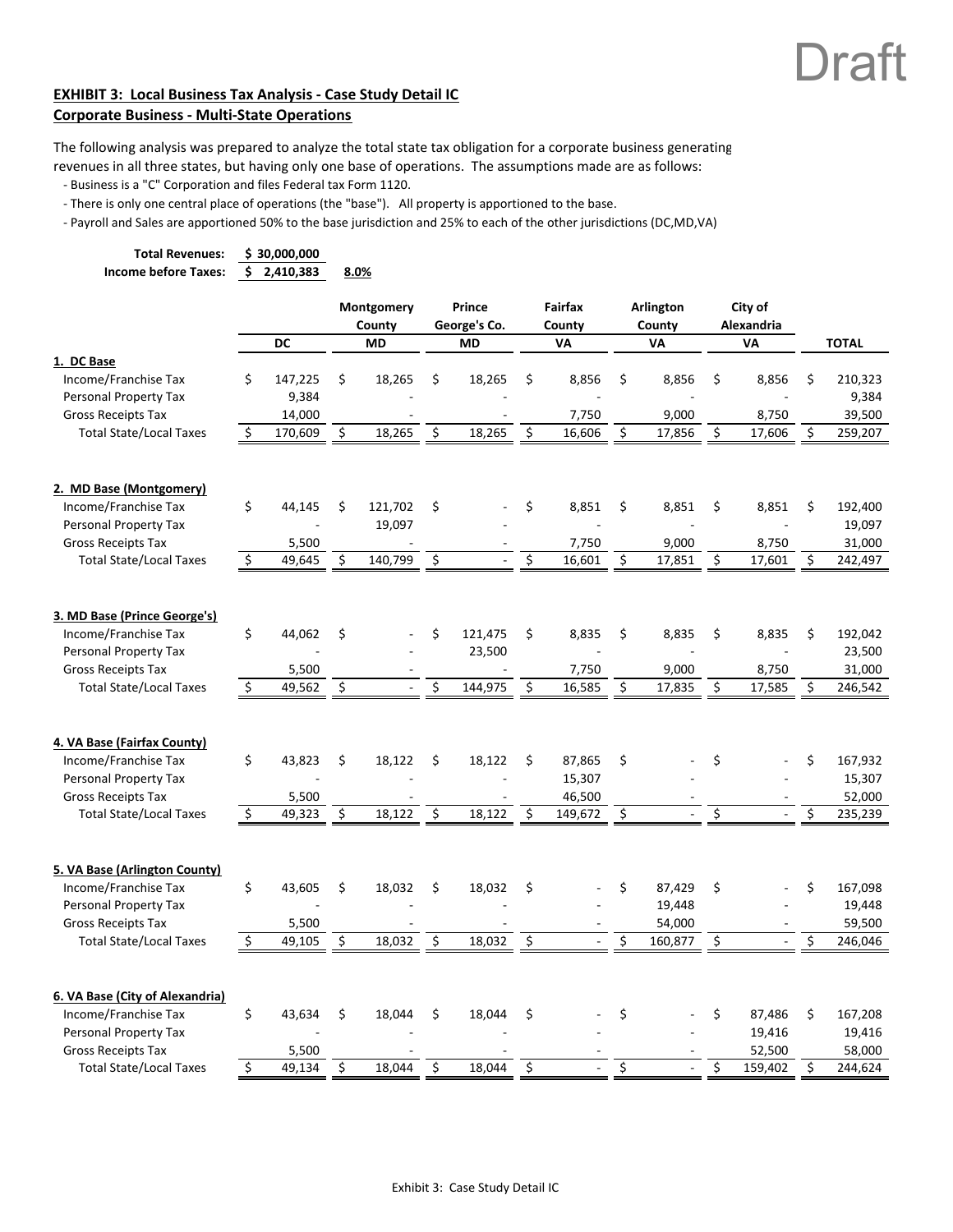#### **EXHIBIT 4: Local Business Tax Analysis ‐ Case Study Detail IIA and IIB High Technology (Software Developer) ‐ Single State Operations**

| <b>Assumptions</b><br><b>Total Revenues:</b>       |   | \$30,000,000 |                          |
|----------------------------------------------------|---|--------------|--------------------------|
| <b>Income before Taxes:</b><br><b>Tax Credits:</b> |   | 2,410,383    | 8.0%                     |
| <b>Est. Base Expenditures</b>                      | S | 817.200      | 3% of operating expenses |
| <b>Est. Excess Expenditures</b>                    | Ś | 544.800      | 2% of operating expenses |

|                                                                                                                          |     | Years 1-5<br>DC                |     | Years 6+<br>DC                 |    | Montgomery<br>County<br>MD     |    | Prince<br>George's Co.<br>MD   |     | Fairfax<br>County<br>VA        |    | Arlington<br>County<br>VA      |     | City of<br>Alexandria<br>VA    |
|--------------------------------------------------------------------------------------------------------------------------|-----|--------------------------------|-----|--------------------------------|----|--------------------------------|----|--------------------------------|-----|--------------------------------|----|--------------------------------|-----|--------------------------------|
| A. Results - With Taxable Income                                                                                         |     |                                |     |                                |    |                                |    |                                |     |                                |    |                                |     |                                |
| Income/Franchise Tax                                                                                                     | \$  | 238,790                        | \$  | 238,790                        | Ŝ. | 205,374                        | Ŝ. | 205,374                        | Ŝ.  | 143,705                        | \$ | 140,216                        | \$  | 137,158                        |
| Tax Reduction (DC)/Credits                                                                                               |     | (237, 790)                     |     | (95, 157)                      |    | (78, 996)                      |    | (78, 996)                      |     | (25,050)                       |    | (25,050)                       |     | (25,050)                       |
| Personal Property Tax                                                                                                    |     |                                |     |                                |    |                                |    |                                |     | 15,307                         |    | 19,448                         |     | 19,416                         |
| <b>Gross Receipts Tax</b>                                                                                                |     | 16,500                         |     | 16,500                         |    |                                |    |                                |     |                                |    | 54,000                         |     | 105,000                        |
| <b>Total State/Local Taxes</b>                                                                                           | S   | 17,500                         | \$. | 160,133                        | \$ | 126,378                        | \$ | 126,378                        | Ŝ.  | 133,962                        | S  | 188,614                        | S   | 236,524                        |
| Years 1-5: Compared to DC - Taxes are higher or (lower):                                                                 |     |                                |     |                                | \$ | 108,878                        | \$ | 108,878                        | \$  | 116,462                        | \$ | 171,114                        | \$. | 219,024                        |
| Years 6+: Compared to DC - Taxes are higher or (lower):                                                                  |     |                                |     |                                |    | (33, 755)                      | \$ | (33, 755)                      | -\$ | (26, 171)                      | \$ | 28,481                         |     | 76,391                         |
| <b>B. Results - With No Taxable Income</b><br>Income/Franchise Tax<br>Personal Property Tax<br><b>Gross Receipts Tax</b> | \$  | 1,000<br>16,500                |     |                                | \$ |                                | \$ |                                | Ś.  | 15,307                         | \$ | 19,448<br>54,000               | \$  | 19,416<br>105,000              |
| <b>Total State/Local Taxes</b>                                                                                           | \$. | 17,500                         |     |                                |    |                                | \$ |                                | Ś   | 15,307                         | S  | 73,448                         |     | 124,416                        |
| Years 1-5: Compared to DC - Taxes are higher or (lower):                                                                 |     |                                |     |                                |    | $(17,500)$ \$                  |    | $(17,500)$ \$                  |     | $(2, 193)$ \$                  |    | 55,948                         |     | 106,916                        |
| <b>Supporting Analysis</b><br><b>Income Before Taxes</b><br><b>Gross Revenues</b><br><b>Operating Expenses</b>           |     | \$30,000,000<br>(27, 240, 000) |     | \$30,000,000<br>(27, 240, 000) |    | \$30,000,000<br>(27, 240, 000) |    | \$30,000,000<br>(27, 240, 000) |     | \$30,000,000<br>(27, 240, 000) |    | \$30,000,000<br>(27, 240, 000) |     | \$30,000,000<br>(27, 240, 000) |

| Depreciation                   | (349,617) |    | (349,617) |    | (349,617) |    | (349,617) |    | (349, 617) |   | (349,617) | (349, 617) |
|--------------------------------|-----------|----|-----------|----|-----------|----|-----------|----|------------|---|-----------|------------|
| MD R&D Tax Credit Add-Back     |           |    |           |    | 78,996    |    | 78,996    |    |            |   |           |            |
|                                | 2,410,383 |    | 2,410,383 |    | 2,489,379 |    | 2,489,379 |    | 2,410,383  |   | 2,410,383 | 2,410,383  |
| <b>State Business Taxes</b>    |           |    |           |    |           |    |           |    |            |   |           |            |
| Personal Property Tax          |           |    |           |    |           |    |           |    | 15,307     |   | 19,448    | 19,416     |
| Ballpark Fee (DC)              | 16,500    |    | 16,500    |    |           |    |           |    | $\Omega$   |   | $\Omega$  | $\Omega$   |
| Business License (VA) - Note 1 |           |    |           |    |           |    |           |    | $\Omega$   |   | 54,000    | 105,000    |
|                                | 16,500    |    | 16,500    |    |           |    |           |    | 15,307     |   | 73,448    | 124,416    |
| <b>State Taxable Income</b>    | 2,393,883 | S. | 2,393,883 | S. | 2,489,379 | S. | 2,489,379 | S. | 2,395,076  | ς | 2,336,935 | 2,285,967  |
|                                |           |    |           |    |           |    |           |    |            |   |           |            |
| State Income / Franchise Tax   | 238,790   |    | 238,790   |    | 205,374   |    | 205,374   |    | 143,705    |   | 140,216   | 137,158    |

#### **Notes:**

1) Arlington County assumed to have between 200 and 500 employees (for lower BPOL rate)

2) Qualified High Technology Companies in the District are exempt from the franchise tax for five years, beginning with the

first year of taxable income. After the 5‐year exemption, they are taxed at the reduced rate of 6%.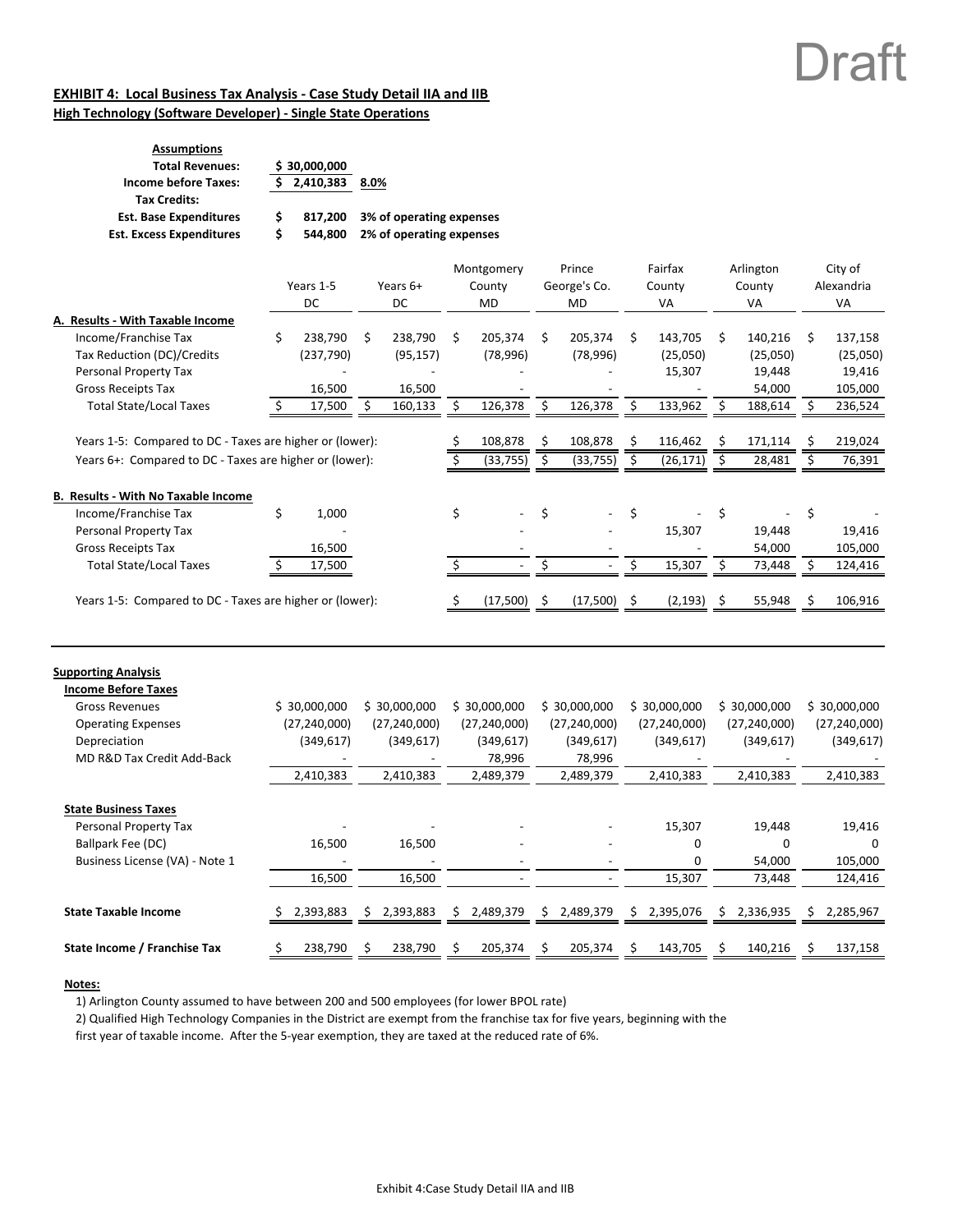#### **EXHIBIT 5: Local Business Tax Analysis ‐ Case Study Detail IIIA,B, and C**

**Professional Services Pass‐Through Entity (PTE) Filing a D‐20 (S Corporation)**

## Draft

#### **Assumptions Total Revenues: 30,000,000 \$ Income before Taxes: 2,410,383 \$ 8.0%**

|  | \$30,000,000 |      |
|--|--------------|------|
|  | 2,410,383    | 8.0% |

|                                                          |     |                          |    |                             |     | <b>Business Location</b> |    |                       |     |            |    |             |
|----------------------------------------------------------|-----|--------------------------|----|-----------------------------|-----|--------------------------|----|-----------------------|-----|------------|----|-------------|
|                                                          |     |                          |    | Montgomery                  |     | Prince                   |    |                       |     | Arlington  |    | City of     |
|                                                          |     |                          |    | County                      |     | George's Co.             |    | <b>Fairfax County</b> |     | County     |    | Alexandria  |
|                                                          |     | DC                       |    | MD                          |     | <b>MD</b>                |    | ٧Α                    |     | VA         |    | VA          |
| A. Results - Owned 100% by DC Residents                  |     |                          |    |                             |     |                          |    |                       |     |            |    |             |
| <b>DC Resident Taxable Income</b>                        | -\$ | 2,146,645                |    | \$2,391,286                 |     | \$2,386,883              |    | \$2,302,076           | \$. | 2,282,935  |    | \$2,285,967 |
| Entity Level Taxes Paid (Incl. Withholding)              |     |                          |    |                             |     |                          |    |                       |     |            |    |             |
| Income/Franchise Tax                                     | \$  | 237,854                  | \$ |                             | \$  |                          | \$ |                       | \$  |            | \$ |             |
| Non-Resident Withholding                                 |     |                          |    | 167,390                     |     | 167,082                  |    | 115,104               |     | 114,147    |    | 114,298     |
| Personal Property Tax                                    |     | 9,384                    |    | 19,097                      |     | 23,500                   |    | 15,307                |     | 19,448     |    | 19,416      |
| <b>Gross Receipts Tax</b>                                |     | 16,500                   |    |                             |     |                          |    | 93,000                |     | 108,000    |    | 105,000     |
| Paid by Entity                                           |     | 263,738                  |    | 186,487                     |     | 190,582                  |    | 223,411               |     | 241,595    |    | 238,714     |
| Individual Level Taxes (DC Resident)                     |     |                          |    |                             |     |                          |    |                       |     |            |    |             |
| Non-Resident Tax                                         |     |                          |    | 167,390                     |     | 167,082                  |    | 132,369               |     | 131,269    |    | 131,443     |
|                                                          |     |                          |    |                             |     |                          |    |                       |     |            |    |             |
| Taxes Withheld (entity level)<br>DC Tax on Entity Income |     |                          |    | (167, 390)                  |     | (167,082)                |    | (115, 104)            |     | (114, 147) |    | (114, 298)  |
|                                                          |     |                          |    | 214,020                     |     | 213,626                  |    | 206,036               |     | 204,323    |    | 204,594     |
| <b>Tax Credit</b>                                        |     |                          |    | (167, 390)                  |     | (167,082)                |    | (132, 369)            |     | (131, 269) |    | (131, 443)  |
| Paid by Individual                                       |     |                          |    | 46,630                      |     | 46,544                   |    | 90,932                |     | 90,176     |    | 90,296      |
| <b>Total Combined Taxes</b>                              |     | 263,738                  | S  | 233,117                     |     | 237,126                  | S  | 314,343               | S   | 331,771    | \$ | 329,010     |
|                                                          |     |                          |    |                             |     |                          |    |                       |     |            |    |             |
| B. Results - Owned 100% by MD Residents                  |     |                          |    |                             |     |                          |    |                       |     |            |    |             |
| <b>MD Resident Taxable Income:</b>                       | \$  | 2,384,499                | \$ | 2,391,286                   | \$  | 2,386,883                | \$ | 2,302,076             | \$  | 2,282,935  |    | \$2,285,967 |
| Entity Level Taxes Paid (Incl. Withholding)              |     |                          |    |                             |     |                          |    |                       |     |            |    |             |
| Income/Franchise Tax                                     | \$  | 237,854                  | \$ |                             | \$  |                          | \$ |                       | \$  |            | \$ |             |
| Non-Resident Withholding                                 |     |                          |    |                             |     |                          |    | 115,104               |     | 114,147    |    | 114,298     |
| Personal Property Tax                                    |     | 9,384                    |    | 19,097                      |     | 23,500                   |    | 15,307                |     | 19,448     |    | 19,416      |
| Ballpark Fee (DC)                                        |     | 16,500                   |    |                             |     |                          |    |                       |     |            |    |             |
| <b>Business License (VA)</b>                             |     |                          |    |                             |     |                          |    | 93,000                |     | 108,000    |    | 105,000     |
| Paid by Entity                                           |     | 263,738                  |    | 19,097                      |     | 23,500                   |    | 223,411               |     | 241,595    |    | 238,714     |
|                                                          |     |                          |    |                             |     |                          |    |                       |     |            |    |             |
| Individual Level Taxes (MD Resident)                     |     |                          |    |                             |     |                          |    |                       |     |            |    |             |
| Non-Resident Tax                                         |     |                          |    |                             |     |                          |    | 132,369               |     | 131,269    |    | 131,443     |
| Taxes Withheld (entity level)                            |     |                          |    |                             |     |                          |    | (115, 104)            |     | (114, 147) |    | (114, 298)  |
| MD Tax on Entity Income                                  |     | 213,413                  |    | 214,020                     |     | 213,626                  |    | 206,036               |     | 204,323    |    | 204,594     |
| Tax Credit (State portion only)                          |     | (137, 109)               |    |                             |     |                          |    | (132, 369)            |     | (131, 269) |    | (131, 443)  |
| Paid by Individual                                       |     | 76,304                   |    | 214,020                     |     | 213,626                  |    | 90,932                |     | 90,176     |    | 90,296      |
| <b>Total Combined Taxes</b>                              |     | 340,042                  | Ş  | 233,117                     | S   | 237,126                  | Ş  | 314,343               | S   | 331,771    | S  | 329,010     |
|                                                          |     |                          |    |                             |     |                          |    |                       |     |            |    |             |
| C. Results - Owned 100% by VA Residents                  |     |                          |    |                             |     |                          |    |                       |     |            |    |             |
| <b>VA Resident Taxable Income:</b>                       | \$  | 2,146,645                |    | \$2,391,286                 |     | \$2,386,883              |    | \$2,302,076           | \$  | 2,282,935  | \$ | 2,285,967   |
| Entity Level Taxes Paid (Incl. Withholding)              |     |                          |    |                             |     |                          |    |                       |     |            |    |             |
| Income/Franchise Tax                                     | \$  | 237,854                  | \$ |                             | \$  |                          | \$ |                       | \$  |            | \$ |             |
| Non-Resident Withholding                                 |     |                          |    | 167,390                     |     | 167,082                  |    |                       |     |            |    |             |
| Personal Property Tax                                    |     | 9,384                    |    | 19,097                      |     | 23,500                   |    | 15,307                |     | 19,448     |    | 19,416      |
| Ballpark Fee (DC)                                        |     | 16,500                   |    |                             |     |                          |    |                       |     |            |    |             |
| <b>Business License (VA)</b>                             |     |                          |    |                             |     |                          |    | 93,000                |     | 108,000    |    | 105,000     |
| Paid by Entity                                           |     | 263,738                  |    | 186,487                     |     | 190,582                  |    | 108,307               |     | 127,448    |    | 124,416     |
| Individual Level Taxes (VA Resident)                     |     |                          |    |                             |     |                          |    |                       |     |            |    |             |
| Non-Resident Tax                                         |     |                          |    | 167,390                     |     | 167,082                  |    |                       |     |            |    |             |
| Taxes Withheld (entity level)                            |     |                          |    |                             |     |                          |    |                       |     |            |    |             |
|                                                          |     |                          |    | (167, 390)                  |     | (167,082)                |    |                       |     |            |    |             |
| VA Tax on Entity Income                                  |     | 123,432                  |    | 137,499                     |     | 137,246                  |    | 132,369               |     | 131,269    |    | 131,443     |
| <b>Tax Credit</b><br>Paid by Individual                  |     | $\frac{1}{2}$<br>123,432 |    | (137,499)<br>$\blacksquare$ |     | (137, 246)               |    | 132,369               |     | 131,269    |    | 131,443     |
|                                                          |     |                          |    |                             |     |                          |    |                       |     |            |    |             |
| <b>Total Combined Taxes</b>                              |     | 387,170                  | \$ | 186,487                     | \$. | 190,582                  | \$ | 240,676               | \$  | 258,717    | -Ş | 255,859     |

Exhibit 5: Case Study Detail IIIA,B, and C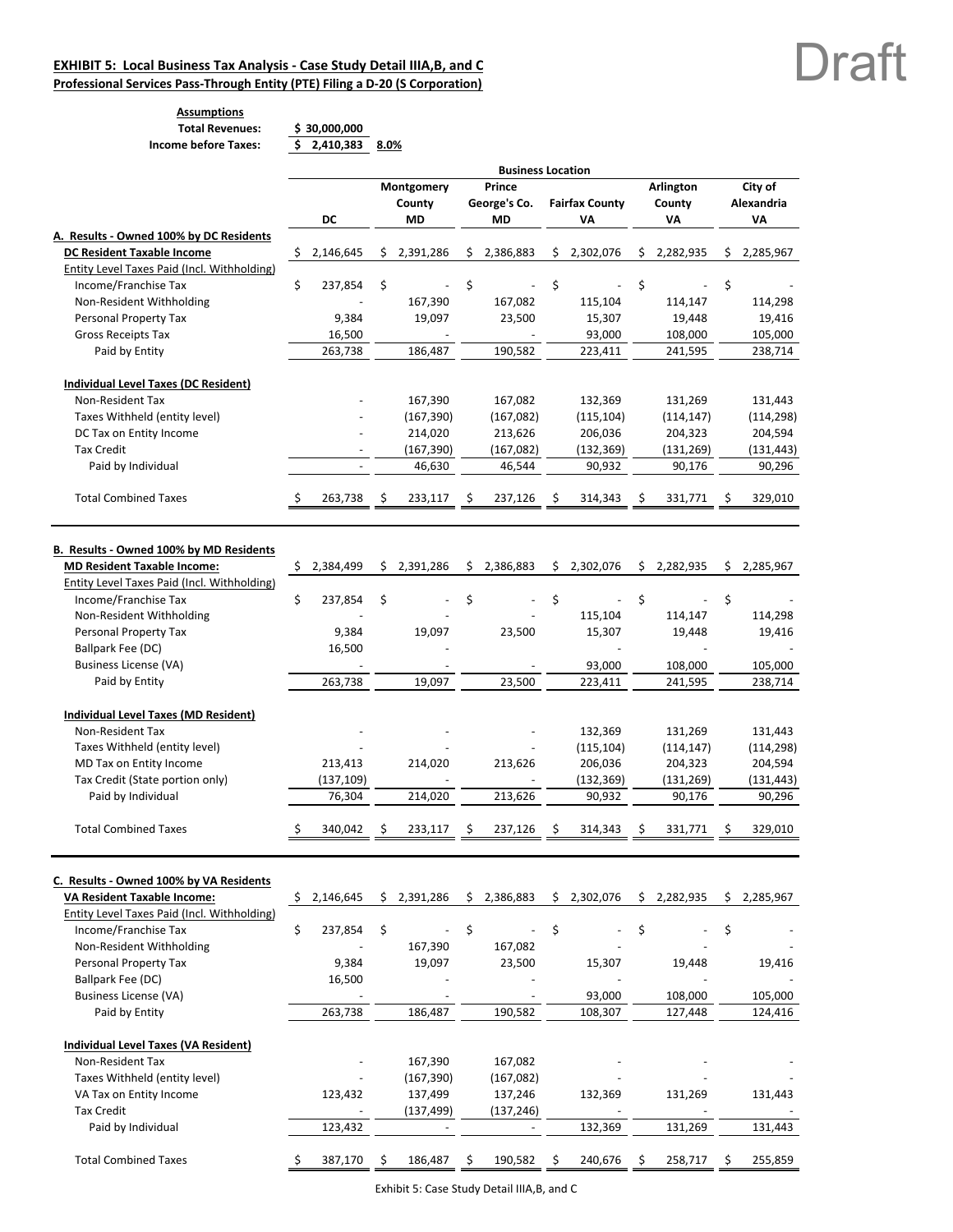#### **EXHIBIT 6: Local Business Tax Analysis ‐ Case Study Detail IIIA(i),B(i), and C(i) Professional Services Pass‐Through Entity (PTE) Filing a D‐30 (LLC or P'ship)**

**Assumptions**

| ASSUILIPUULIS                         |              |      |
|---------------------------------------|--------------|------|
| <b>Total Revenues:</b>                | \$30,000,000 |      |
| <b>Income before Taxes:</b>           | \$2,410,383  | 8.0% |
| <b>DC Salary Deduction/Exemption:</b> | 720,350      |      |
|                                       |              |      |

|                                             |                 |     |            |    | <b>Business Location</b> |    |                       |    |                  |    |            |
|---------------------------------------------|-----------------|-----|------------|----|--------------------------|----|-----------------------|----|------------------|----|------------|
|                                             |                 |     | Montgomery |    | Prince                   |    |                       |    | <b>Arlington</b> |    | City of    |
|                                             |                 |     | County     |    | George's Co.             |    | <b>Fairfax County</b> |    | County           |    | Alexandria |
|                                             | DC              |     | <b>MD</b>  |    | MD                       |    | V٨                    |    | VA               |    | VA         |
| A. Results - Owned 100% by DC Residents     |                 |     |            |    |                          |    |                       |    |                  |    |            |
| <b>DC Resident Taxable Income</b>           | \$<br>720,350   | S   | 2,391,286  | \$ | 2,386,883                | \$ | 2,302,076             | \$ | 2,282,935        | Ś  | 2,285,967  |
| Entity Level Taxes Paid (Incl. Withholding) |                 |     |            |    |                          |    |                       |    |                  |    |            |
| Income/Franchise Tax                        | \$<br>165,999   | \$  |            | \$ |                          | \$ |                       | \$ |                  | \$ |            |
| Non-Resident Withholding                    |                 |     | 167,390    |    | 167,082                  |    | 115,104               |    | 114,147          |    | 114,298    |
| Personal Property Tax                       | 9,384           |     | 19,097     |    | 23,500                   |    | 15,307                |    | 19,448           |    | 19,416     |
| <b>Gross Receipts Tax</b>                   | 16,500          |     |            |    |                          |    | 93,000                |    | 108,000          |    | 105,000    |
| Paid by Entity                              | 191,883         |     | 186,487    |    | 190,582                  |    | 223,411               |    | 241,595          |    | 238,714    |
| Individual Level Taxes (DC Resident)        |                 |     |            |    |                          |    |                       |    |                  |    |            |
| Non-Resident Tax                            |                 |     | 167,390    |    | 167,082                  |    | 132,369               |    | 131,269          |    | 131,443    |
| Taxes Withheld (entity level)               |                 |     | (167, 390) |    | (167,082)                |    | (115, 104)            |    | (114, 147)       |    | (114, 298) |
| DC Tax on Entity Income                     | 64,471          |     | 214,020    |    | 213,626                  |    | 206,036               |    | 204,323          |    | 204,594    |
| <b>Tax Credit</b>                           | L,              |     | (167, 390) |    | (167,082)                |    | (132, 369)            |    | (131, 269)       |    | (131, 443) |
| Paid by Individual                          | 64,471          |     | 46,630     |    | 46,544                   |    | 90,932                |    | 90,176           |    | 90,296     |
| <b>Total Combined Taxes</b>                 | 256,354         | \$. | 233,117    | S  | 237,126                  | Ś  | 314,343               | Ś  | 331,771          | Ŝ  | 329,010    |
|                                             |                 |     |            |    |                          |    |                       |    |                  |    |            |
|                                             |                 |     |            |    |                          |    |                       |    |                  |    |            |
| B. Results - Owned 100% by MD Residents     |                 |     |            |    |                          |    |                       |    |                  |    |            |
| <b>MD Resident Taxable Income:</b>          | \$<br>2,384,499 | Ŝ.  | 2,391,286  | \$ | 2,386,883                | \$ | 2,302,076             | \$ | 2,282,935        | \$ | 2,285,967  |
| Entity Level Taxes Paid (Incl. Withholding) |                 |     |            |    |                          |    |                       |    |                  |    |            |
| Income/Franchise Tax                        | \$<br>165,999   | \$  |            | \$ |                          | \$ |                       | \$ |                  | \$ |            |
| Non-Resident Withholding                    |                 |     |            |    |                          |    | 115,104               |    | 114,147          |    | 114,298    |
| Personal Property Tax                       | 9,384           |     | 19,097     |    | 23,500                   |    | 15,307                |    | 19,448           |    | 19,416     |
| Ballpark Fee (DC)                           | 16,500          |     |            |    |                          |    |                       |    |                  |    |            |
| <b>Business License (VA)</b>                |                 |     |            |    |                          |    | 93,000                |    | 108,000          |    | 105,000    |
| Paid by Entity                              | 191,883         |     | 19,097     |    | 23,500                   |    | 223,411               |    | 241,595          |    | 238,714    |
| Individual Level Taxes (MD Resident)        |                 |     |            |    |                          |    |                       |    |                  |    |            |
| Non-Resident Tax                            |                 |     |            |    |                          |    | 132,369               |    | 131,269          |    | 131,443    |
| Taxes Withheld (entity level)               |                 |     |            |    |                          |    | (115, 104)            |    | (114, 147)       |    | (114, 298) |
| MD Tax on Entity Income                     | 213,413         |     | 214,020    |    | 213,626                  |    | 206,036               |    | 204,323          |    | 204,594    |
| Tax Credit (State portion only)             | (137, 109)      |     |            |    |                          |    | (132, 369)            |    | (131, 269)       |    | (131, 443) |
| Paid by Individual                          | 76,304          |     | 214,020    |    | 213,626                  |    | 90,932                |    | 90,176           |    | 90,296     |
| <b>Total Combined Taxes</b>                 | 268,187         | \$  | 233,117    | S  | 237,126                  | Ś  | 314,343               | Ś  | 331,771          | Ś  | 329,010    |
|                                             |                 |     |            |    |                          |    |                       |    |                  |    |            |
| C. Results - Owned 100% by VA Residents     |                 |     |            |    |                          |    |                       |    |                  |    |            |
| VA Resident Taxable Income                  | \$<br>2,218,500 | Ś.  | 2,391,286  |    | \$2,386,883              |    | \$2,302,076           | \$ | 2,282,935        | Ś. | 2,285,967  |
| Entity Level Taxes Paid (Incl. Withholding) |                 |     |            |    |                          |    |                       |    |                  |    |            |
| Income/Franchise Tax                        | \$<br>165,999   | \$  |            | \$ |                          | \$ |                       | \$ |                  | \$ |            |
| Non-Resident Withholding                    |                 |     | 167,390    |    | 167,082                  |    |                       |    |                  |    |            |
| Personal Property Tax                       | 9,384           |     | 19,097     |    | 23,500                   |    | 15,307                |    | 19,448           |    | 19,416     |
| Ballpark Fee (DC)                           | 16,500          |     |            |    |                          |    |                       |    |                  |    |            |
| <b>Business License (VA)</b>                |                 |     |            |    |                          |    | 93,000                |    | 108,000          |    | 105,000    |
| Paid by Entity                              | 191,883         |     | 186,487    |    | 190,582                  |    | 108,307               |    | 127,448          |    | 124,416    |
|                                             |                 |     |            |    |                          |    |                       |    |                  |    |            |

Draft

|                                      | - - - - - | - - - -    |            | - - - - - |         |         |
|--------------------------------------|-----------|------------|------------|-----------|---------|---------|
| Individual Level Taxes (VA Resident) |           |            |            |           |         |         |
| Non-Resident Tax                     | -         | 167,390    | 167,082    |           |         |         |
| Taxes Withheld (entity level)        |           | (167, 390) | (167,082)  |           |         |         |
| VA Tax on Entity Income              | 127,564   | 137.499    | 137,246    | 132.369   | 131.269 | 131,443 |
| <b>Tax Credit</b>                    |           | (137, 499) | (137, 246) |           |         |         |
| Paid by Individual                   | 127,564   |            |            | 132.369   | 131.269 | 131,443 |
|                                      |           |            |            |           |         |         |
| <b>Total Combined Taxes</b>          | 319,447   | 186,487    | 190.582    | 240.676   | 258,717 | 255,859 |
|                                      |           |            |            |           |         |         |

Exhibit 6: Case Study Detail IIIA(i),B(i), and C(i)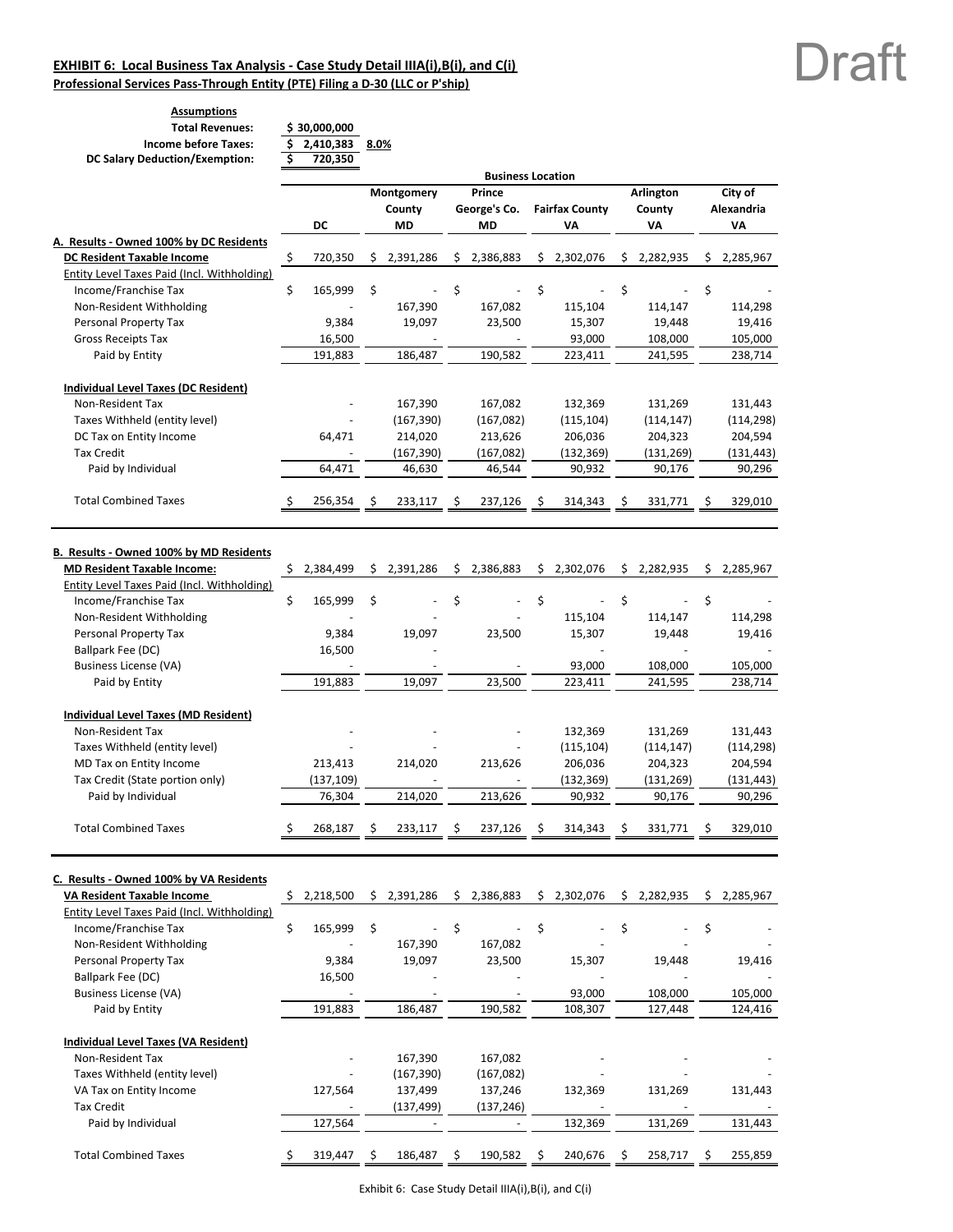### **EXHIBIT 7: Local Business Tax Analysis ‐ Case Study Detail IIIA(ii),B(ii), and C(ii)**

**Professional Services Pass‐Through Entity (PTE) with no DC Filing Requirement**

 $\overline{ }$ 

#### **Assumptions Total Revenues: 30,000,000 \$ Income before Taxes: 2,410,383 \$ 8.0%**

|                                                                              | <b>Business Location</b> |             |     |                |    |              |     |                       |    |                |    |             |
|------------------------------------------------------------------------------|--------------------------|-------------|-----|----------------|----|--------------|-----|-----------------------|----|----------------|----|-------------|
|                                                                              |                          |             |     | Montgomery     |    | Prince       |     |                       |    | Arlington      |    | City of     |
|                                                                              |                          |             |     | County         |    | George's Co. |     | <b>Fairfax County</b> |    | County         |    | Alexandria  |
|                                                                              |                          | DC          |     | <b>MD</b>      |    | MD           |     | ٧Α                    |    | VA             |    | VA          |
| A. Results - Owned 100% by DC Residents<br><b>DC Resident Taxable Income</b> |                          | \$2,384,499 |     |                |    |              |     |                       |    |                |    |             |
| Entity Level Taxes Paid (Incl. Withholding)                                  |                          |             | \$. | 2,391,286      | \$ | 2,386,883    | \$. | 2,302,076             | \$ | 2,282,935      | \$ | 2,285,967   |
| Income/Franchise Tax                                                         | \$                       |             | \$  |                | \$ |              | \$  |                       | \$ |                | \$ |             |
| Non-Resident Withholding                                                     |                          |             |     | 167,390        |    | 167,082      |     | 115,104               |    | 114,147        |    | 114,298     |
| Personal Property Tax                                                        |                          | 9,384       |     | 19,097         |    | 23,500       |     | 15,307                |    | 19,448         |    | 19,416      |
| <b>Gross Receipts Tax</b>                                                    |                          | 16,500      |     |                |    |              |     | 93,000                |    | 108,000        |    | 105,000     |
| Paid by Entity                                                               |                          | 25,884      |     | 186.487        |    | 190,582      |     | 223,411               |    | 241,595        |    | 238,714     |
|                                                                              |                          |             |     |                |    |              |     |                       |    |                |    |             |
| Individual Level Taxes (DC Resident)                                         |                          |             |     |                |    |              |     |                       |    |                |    |             |
| Non-Resident Tax                                                             |                          |             |     | 167,390        |    | 167,082      |     | 132,369               |    | 131,269        |    | 131,443     |
| Taxes Withheld (entity level)                                                |                          |             |     | (167, 390)     |    | (167,082)    |     | (115, 104)            |    | (114, 147)     |    | (114, 298)  |
| DC Tax on Entity Income                                                      |                          | 213,413     |     | 214,020        |    | 213,626      |     | 206,036               |    | 204,323        |    | 204,594     |
| <b>Tax Credit</b>                                                            |                          |             |     | (167, 390)     |    | (167, 082)   |     | (132, 369)            |    | (131, 269)     |    | (131, 443)  |
| Paid by Individual                                                           |                          | 213,413     |     | 46,630         |    | 46,544       |     | 90,932                |    | 90,176         |    | 90,296      |
|                                                                              |                          |             |     |                |    |              |     |                       |    |                |    |             |
| <b>Total Combined Taxes</b>                                                  |                          | 239,297     | S   | 233,117        | S  | 237,126      | \$  | 314,343               | \$ | 331,771        | S  | 329,010     |
|                                                                              |                          |             |     |                |    |              |     |                       |    |                |    |             |
| B. Results - Owned 100% by MD Residents                                      |                          |             |     |                |    |              |     |                       |    |                |    |             |
| <b>MD Resident Taxable Income:</b>                                           | \$                       | 2,384,499   | S.  | 2,391,286      | Ŝ. | 2,386,883    |     | \$2,302,076           |    | \$2,282,935    | S. | 2,285,967   |
| Entity Level Taxes Paid (Incl. Withholding)                                  |                          |             |     |                |    |              |     |                       |    |                |    |             |
| Income/Franchise Tax                                                         | \$                       |             | \$  | $\overline{a}$ | \$ |              | \$  | L,                    | \$ | $\blacksquare$ | \$ |             |
| Non-Resident Withholding                                                     |                          |             |     |                |    |              |     | 115,104               |    | 114,147        |    | 114,298     |
| Personal Property Tax                                                        |                          | 9,384       |     | 19,097         |    | 23,500       |     | 15,307                |    | 19,448         |    | 19,416      |
| Ballpark Fee (DC)                                                            |                          | 16,500      |     |                |    |              |     |                       |    |                |    |             |
| <b>Business License (VA)</b>                                                 |                          |             |     |                |    |              |     | 93,000                |    | 108,000        |    | 105,000     |
| Paid by Entity                                                               |                          | 25,884      |     | 19,097         |    | 23,500       |     | 223,411               |    | 241,595        |    | 238,714     |
|                                                                              |                          |             |     |                |    |              |     |                       |    |                |    |             |
| Individual Level Taxes (MD Resident)                                         |                          |             |     |                |    |              |     |                       |    |                |    |             |
| Non-Resident Tax                                                             |                          |             |     |                |    |              |     | 132,369               |    | 131,269        |    | 131,443     |
| Taxes Withheld (entity level)                                                |                          |             |     |                |    |              |     | (115, 104)            |    | (114, 147)     |    | (114, 298)  |
| MD Tax on Entity Income                                                      |                          | 213,413     |     | 214,020        |    | 213,626      |     | 206,036               |    | 204,323        |    | 204,594     |
| Tax Credit (State portion only)                                              |                          |             |     |                |    |              |     | (132, 369)            |    | (131, 269)     |    | (131, 443)  |
| Paid by Individual                                                           |                          | 213,413     |     | 214,020        |    | 213,626      |     | 90,932                |    | 90,176         |    | 90,296      |
|                                                                              |                          |             |     |                |    |              |     |                       |    |                |    |             |
| <b>Total Combined Taxes</b>                                                  |                          | 239,297     | S   | 233,117        | \$ | 237,126      |     | 314,343               | S  | 331,771        | Ś  | 329,010     |
|                                                                              |                          |             |     |                |    |              |     |                       |    |                |    |             |
| C. Results - Owned 100% by VA Residents                                      |                          |             |     |                |    |              |     |                       |    |                |    |             |
| <b>VA Resident Taxable Income:</b>                                           | Ş.                       | 2,384,499   |     | \$2,391,286    |    | \$2,386,883  |     | \$2,302,076           |    | \$2,282,935    |    | \$2,285,967 |
| Entity Level Taxes Paid (Incl. Withholding)                                  |                          |             |     |                |    |              |     |                       |    |                |    |             |
| Income/Franchise Tax                                                         | \$                       |             | \$  |                | \$ |              | \$  |                       | \$ |                | \$ |             |
| Non-Resident Withholding                                                     |                          |             |     | 167,390        |    | 167,082      |     |                       |    |                |    |             |
| Personal Property Tax                                                        |                          | 9,384       |     | 19,097         |    | 23,500       |     | 15,307                |    | 19,448         |    | 19,416      |
| Ballpark Fee (DC)                                                            |                          | 16,500      |     |                |    |              |     |                       |    |                |    |             |
| <b>Business License (VA)</b>                                                 |                          |             |     |                |    |              |     | 93,000                |    | 108,000        |    | 105,000     |
| Paid by Entity                                                               |                          | 25,884      |     | 186,487        |    | 190,582      |     | 108,307               |    | 127,448        |    | 124,416     |
|                                                                              |                          |             |     |                |    |              |     |                       |    |                |    |             |
| Individual Level Taxes (VA Resident)                                         |                          |             |     |                |    |              |     |                       |    |                |    |             |

| <b>Total Combined Taxes</b>   | 162.993                  | 186.487                  | 190.582    | 240.676                  | 258.717                  | 255,859 |
|-------------------------------|--------------------------|--------------------------|------------|--------------------------|--------------------------|---------|
| Paid by Individual            | 137,109                  | $\overline{\phantom{a}}$ |            | 132.369                  | 131.269                  | 131,443 |
| Tax Credit                    | $\overline{\phantom{a}}$ | (137.499)                | (137, 246) | $\overline{\phantom{0}}$ | $\overline{\phantom{0}}$ |         |
| VA Tax on Entity Income       | 137.109                  | 137.499                  | 137.246    | 132.369                  | 131.269                  | 131,443 |
| Taxes Withheld (entity level) | $\overline{\phantom{0}}$ | (167, 390)               | (167,082)  |                          |                          |         |
| Non-Resident Tax              | $\overline{\phantom{a}}$ | 167.390                  | 167.082    | $\overline{\phantom{0}}$ | $\overline{\phantom{0}}$ |         |
|                               |                          |                          |            |                          |                          |         |

Exhibit 7: Case Study Detail IIIA(ii), B(II), and C(ii)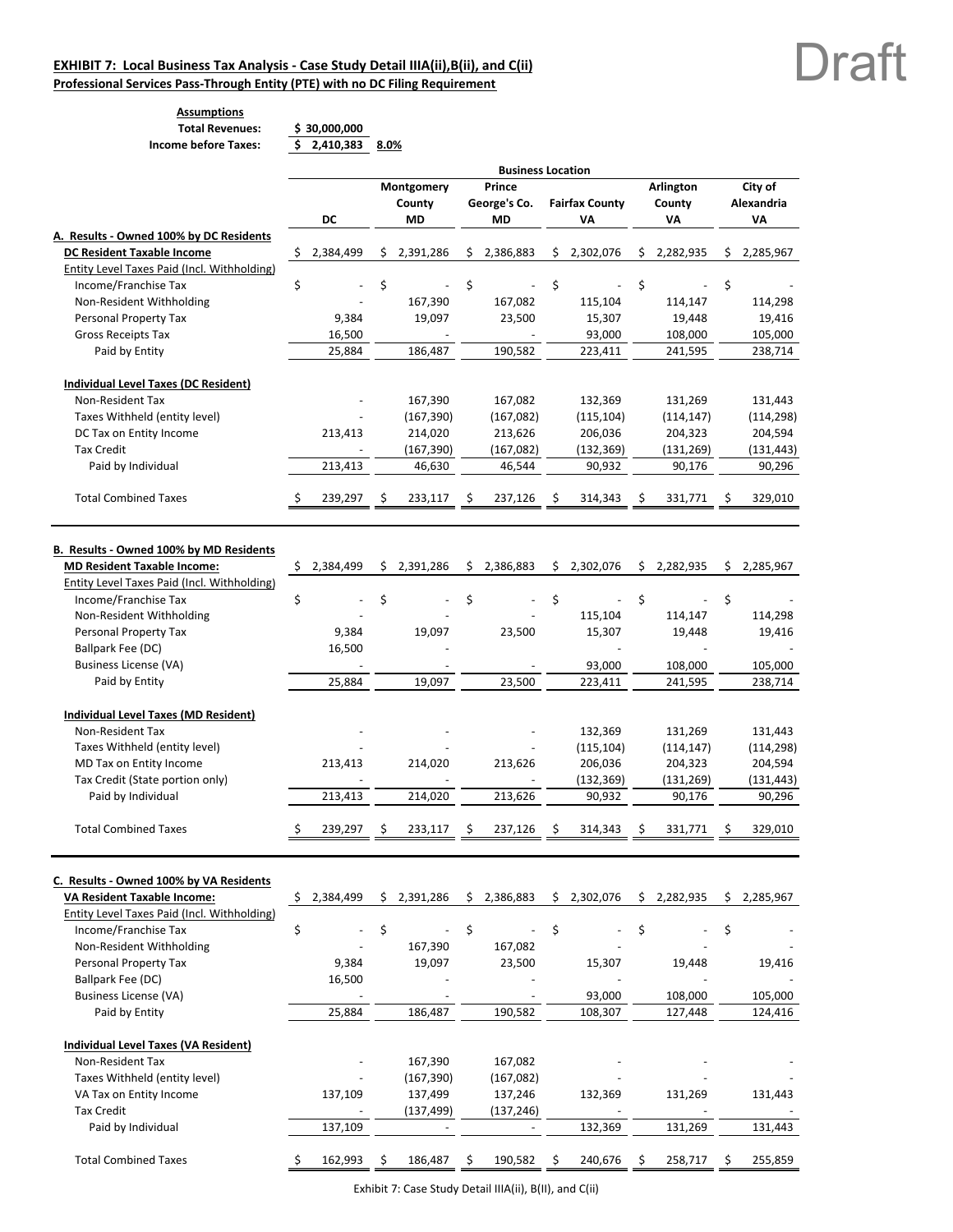#### **EXHIBIT 8: Local Business Tax Analysis ‐ Personal Property Schedule**

#### **I. Business Personal Property**

The case studies asssume that a business will have a total investment in personal property equipment and software equal to 8% of gross revenues (4% software, 3% computer equipment, and 1% furniture), all acquired within the last 10 years.

| Depreciable Life:  |      | 3 year          |        | 5 year    |        | 7 year    |    |           |                     |       |              |
|--------------------|------|-----------------|--------|-----------|--------|-----------|----|-----------|---------------------|-------|--------------|
| Method/Convention: |      | SL/HY           |        | M200/HY   |        | M200/HY   |    |           |                     |       |              |
|                    |      |                 |        |           |        |           |    |           |                     |       |              |
| Year               |      | Canned          |        | Computer  |        | Office    |    |           | <b>Current Year</b> |       |              |
| Acquired           | %    | Software        |        | Equipment |        | Furniture |    |           |                     | Total | Depreciation |
| 2013               | 20%  | \$<br>240,000   | Ś      | 180,000   | Ŝ.     | 60,000    | \$ | 480,000   | \$<br>84,574        |       |              |
| 2012               | 15%  | 180,000         |        | 135,000   |        | 45,000    |    | 360,000   | 114,221             |       |              |
| 2011               | 15%  | 180,000         |        | 135,000   |        | 45,000    |    | 360,000   | 93,791              |       |              |
| 2010               | 10%  | 120,000         |        | 90,000    |        | 30,000    |    | 240,000   | 34,115              |       |              |
| 2009               | 10%  | 120,000         |        | 90,000    |        | 30,000    |    | 240,000   | 13,047              |       |              |
| 2008               | 10%  | 120,000         |        | 90,000    |        | 30,000    |    | 240,000   | 7,860               |       |              |
| 2007               | 5%   | 60,000          |        | 45,000    |        | 15,000    |    | 120,000   | 1,340               |       |              |
| 2006               | 5%   | 60,000          |        | 45,000    |        | 15,000    |    | 120,000   | 669                 |       |              |
| 2005               | 5%   | 60,000          |        | 45,000    |        | 15,000    |    | 120,000   | $\Omega$            |       |              |
| 2004               | 5%   | 60,000          | 45,000 |           | 15,000 |           |    | 120,000   | 0                   |       |              |
|                    | 100% | \$<br>1,200,000 | \$     | 900,000   | \$     | 300,000   | Ś  | 2,400,000 | 349,617             |       |              |

#### **II. Personal Property Assessed Value**

The assessed values are computed based on each jurisdication's specific depreciation formula. The jurisdiction tax rate is applied to the assessed value, less any exemptions, to arrive at a the personal property tax expense used in these case studies.

|          | Personal Property Assessed Value |         |          |            |                                  |           |         |                       |          |           |         |               |  |
|----------|----------------------------------|---------|----------|------------|----------------------------------|-----------|---------|-----------------------|----------|-----------|---------|---------------|--|
|          |                                  |         |          |            |                                  | Prince    |         |                       |          |           |         |               |  |
| Year     |                                  |         |          | Montgomery |                                  | George's  |         | <b>Fairfax County</b> |          | Arlington |         | City of       |  |
| Acquired |                                  | DC      |          | County MD  |                                  | County MD | VA      |                       | County   |           |         | Alexandria VA |  |
| 2013     | \$                               | 210,000 | Ś.       | 348,000    | \$                               | 348,000   | Ś       | 138,000               | Ś.       | 165,000   | Ś.      | 165,000       |  |
| 2012     |                                  | 112,500 |          | 162,000    |                                  | 162,000   |         | 78,750                |          | 92,250    |         | 92,250        |  |
| 2011     |                                  | 67,500  |          | 63,000     |                                  | 63,000    |         | 54,000                |          | 67,500    |         | 67,500        |  |
| 2010     |                                  | 28,500  |          | 39,000     |                                  | 39,000    |         | 24,000                |          | 24,000    |         | 33,000        |  |
| 2009     |                                  | 25,500  |          | 36,000     |                                  | 36,000    |         | 13,800                |          | 13,800    |         | 16,500        |  |
| 2008     |                                  | 22,500  |          | 33,000     |                                  | 33,000    |         | 10,800                |          | 10,800    |         | 13,500        |  |
| 2007     |                                  | 9,750   |          | 15,000     |                                  | 15,000    |         | 3,900                 |          | 3,900     |         | 5,250         |  |
| 2006     |                                  | 8,250   |          | 14,250     |                                  | 14,250    |         | 3,900                 |          | 3,900     |         | 5,250         |  |
| 2005     |                                  | 8,250   |          | 14,250     |                                  | 14,250    |         | 3,900                 |          | 3,900     |         | 5,250         |  |
| 2004     |                                  | 8,250   |          | 14,250     |                                  | 14,250    |         | 3,900                 |          | 3,900     |         | 5,250         |  |
|          | $\zeta$                          | 501,000 | Ś        | 738,750    | \$                               | 738,750   | \$      | 334,950               | \$       | 388,950   | Ś       | 408,750       |  |
|          |                                  |         |          |            |                                  |           |         |                       |          |           |         |               |  |
|          | Does not                         |         |          |            |                                  | Does not  |         | Does not              | Does not |           |         |               |  |
|          | include                          |         | Includes |            |                                  | Includes  | include |                       |          | include   | include |               |  |
|          | software<br>software             |         |          | software   | software<br>software<br>software |           |         |                       |          |           |         |               |  |

DC Note: Assets assumed placed in Service Jan. 1 for 1/2 year depreciation taken in the year placed in service.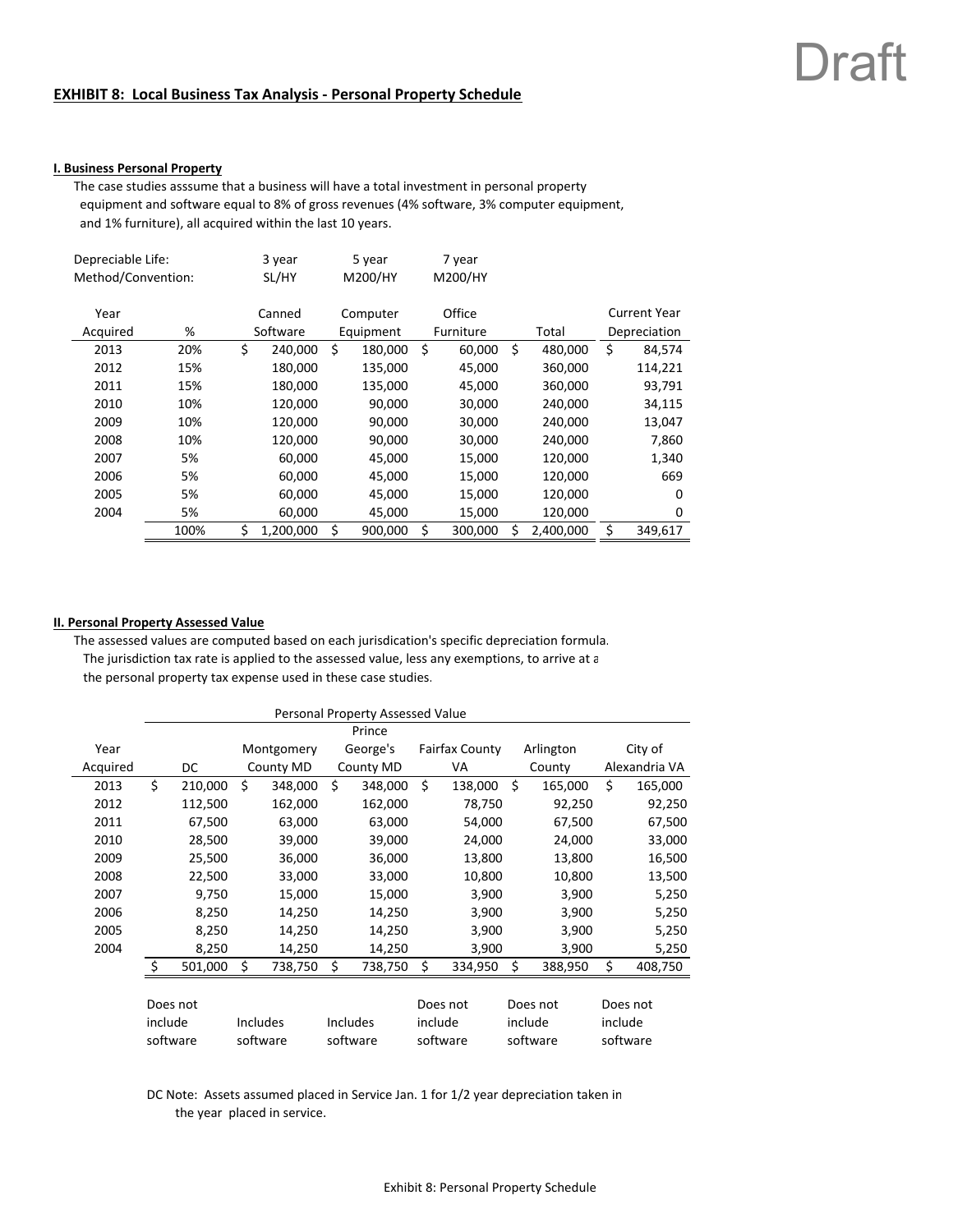#### **EXHIBIT 9: Local Business Tax Study ‐ Tax Rates Used in Case Studies**

The following taxes, credits, and rates are based on current tax law existing as of July 31, 2013.

|                                                                                    |                       |           |            | Prince    |                       |           |            |
|------------------------------------------------------------------------------------|-----------------------|-----------|------------|-----------|-----------------------|-----------|------------|
|                                                                                    |                       |           | Montgomery | George's  |                       | Arlington | City of    |
|                                                                                    |                       |           | County     | County    | <b>Fairfax County</b> | County    | Alexandria |
|                                                                                    |                       | DC        | <b>MD</b>  | <b>MD</b> | VA                    | VA        | VA         |
| Corporate Income/Franchise Tax Rate                                                |                       | 9.975%    | 8.25%      | 8.25%     | 6.00%                 | 6.00%     | 6.00%      |
| High-Tech (1)                                                                      | Years $1 - 5$         | 0.000%    |            |           |                       |           |            |
| High-Tech (1)                                                                      | Years 6+              | 6.000%    |            |           |                       |           |            |
|                                                                                    | Non-Profit            | 0.000%    |            |           |                       |           |            |
| Minimum Tax: Receipts \$1M or less                                                 |                       | \$250     |            |           |                       |           |            |
| Minimum Tax: Receipts greater than                                                 | \$1,000,000           | \$1,000   |            |           |                       |           |            |
| Salary for Owner Services (D-30)                                                   |                       | 30%       |            |           |                       |           |            |
| Exemption (D-30)                                                                   |                       | \$5,000   |            |           |                       |           |            |
| R&D Tax Credit (Max. allowed)                                                      | <b>Basic Credit %</b> |           | 3.00%      |           | \$25,050              | \$25,050  | \$25,050   |
|                                                                                    | <b>Growth Credit</b>  |           | 10.00%     |           |                       |           |            |
| BPOL Published Tax Rates (per \$100 revenues):                                     |                       |           |            |           |                       |           |            |
| Corporate Business (Consultant)                                                    |                       |           |            |           | \$0.31                | \$0.36    | \$0.35     |
| <b>Professional Services</b>                                                       |                       |           |            |           | \$0.31                | \$0.36    | \$0.58     |
| R&D (non-govt).                                                                    |                       |           |            |           | \$0.31                | \$0.18    | \$0.35     |
| R&D (govt.)                                                                        |                       |           |            |           | \$0.03                | \$0.18    | \$0.35     |
| Software Developer                                                                 |                       |           |            |           | \$0.00                | \$0.18    | \$0.35     |
| Non-Profit (non-UBIT receipts) (2)                                                 |                       |           |            |           | \$0.00                | \$0.00    | \$0.00     |
| Note: The local jurisdictions have the authority to waive or reduce the BPOL rate. |                       |           |            |           |                       |           |            |
| <b>Ballpark Fee</b>                                                                |                       |           |            |           |                       |           |            |
| <b>Gross Receipts from</b><br>\$5,000,000 to                                       | \$8,000,000           | \$5,500   |            |           |                       |           |            |
| \$8,000,001 to<br>Gross Receipts from                                              | \$12,000,000          | \$10,800  |            |           |                       |           |            |
| \$12,000,001 to<br>Gross Receipts from                                             | \$16,000,000          | \$14,000  |            |           |                       |           |            |
| Gross Receipts greater than                                                        | \$16,000,001          | \$16,500  |            |           |                       |           |            |
| Non-Profit                                                                         |                       | \$0       |            |           |                       |           |            |
| <b>Personal Property Taxes:</b>                                                    |                       |           |            |           |                       |           |            |
| Tax Rate (per \$100 Assessed Value) (3)                                            |                       | \$3.40    | \$2.585    | \$3.181   | \$4.57                | \$5.00    | \$4.75     |
|                                                                                    | High-Tech             | \$0.00    | \$0.00     | \$0.00    | \$4.57                | \$5.00    | \$4.75     |
|                                                                                    | Non-Profit (4)        | \$0.00    | \$0.00     | \$0.00    | \$0.00                | \$0.00    | \$4.75     |
| Exemption                                                                          |                       | \$225,000 |            |           |                       |           |            |
| Non-Resident Withholding (PTE)                                                     |                       |           | 7.00%      | 7.00%     | 5.00%                 | 5.00%     | 5.00%      |
| Non-Resident Individual Rates (Max.)                                               |                       |           | 7.00%      | 7.00%     | 5.75%                 | 5.75%     | 5.75%      |
| Individual Tax Rates (Max) - State                                                 |                       | 8.95%     | 5.75%      | 5.75%     | 5.75%                 | 5.75%     | 5.75%      |
| Individual Tax Rates (Max) - County                                                |                       |           | 3.20%      | 3.20%     |                       |           |            |

#### Notes

- 1 Rate is 0% for the first five years (starting with the first year of taxable income) and is 6% thereafter.
- 2 Arlington County assesses BPOL on receipts in excess of \$2.5M for certain non-profit organizations.
- 3 Montgomery County Personal Property Tax Rate is for Bethesda Urban District (\$1.898 base rate + \$.687 special service area tax). May also be subject to local tax on personal property.

Prince George's County Personal Property Tax Rate is for College Park (\$2.343 base rate + \$.838 town rate)

4 The personal property of Alexandria-based non-profits is generally taxable, with some exceptions.